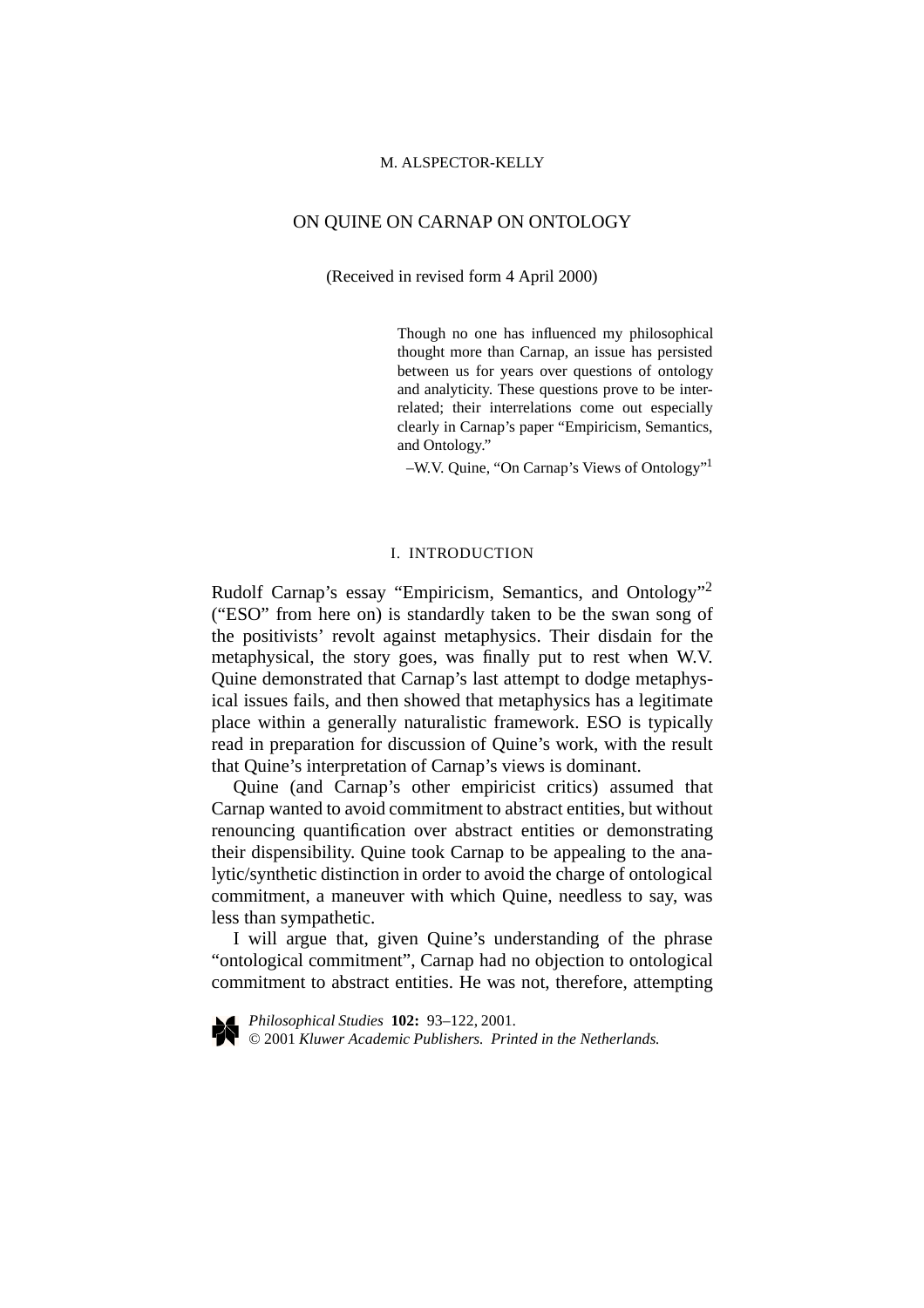to reconcile nominalism with quantification over such entities. He did, however, object to his critics' suggestion that commitment to empiricism (or to any philosophical standpoint) requires nominalism. His rejection of external questions is a rejection of any *a priori* constraint on admissible ontologies for empirical science, particularly of the sort that Quine and Goodman affirmed as their reason for pursuing their nominalist project in "Steps Toward a Constructive Nominalism".<sup>3</sup> ESO therefore expresses Carnap's rejection of the synthetic *a priori* rather than his endorsement of the analytic *a priori* as Quine thought. But the rejection of the synthetic *a priori* is just what Quine's naturalistic rejection of first philosophy involves. So Quine's and Carnap's views are much closer than Quine ever suspected. Unfortunately, Quine's misinterpretation of Carnap's views has led to a misunderstanding of the implications of Quine's own naturalistic turn for contemporary ontological inquiry.

In Section II, I sketch an interpretively neutral account of Carnap's claims in ESO, and present the overall form of Quine's interpretation and response. In Section III, I present Quine's interpretation of ESO in more detail and show that Quine took Carnap to be exempting his quantification over abstract entities from application of Quine's criterion of ontological commitment. In Section IV, I describe Quine's objections to Carnap's maneuver in more detail. In Section V, I identify Carnap's true motive in ESO and the moral he drew from his discussion of ontological disputes. I point out that Carnap's motive and moral are inconsistent with Quine's interpretation. I then explain how Carnap's rejection of external questions should be interpreted in light of Carnap's motive and moral. In Section VI, I show that Carnap's characterization of frameworkchoice as pragmatic amounts to a repudiation, not of commitment to abstracta, but of *a priori* constraints on ontology. I suggest that, suitably understood, Carnap's suggestion that framework choice is pragmatic is consonant with Quine's own pragmatism. Finally, in Section VII, I point out that Quine renounced his earlier appeal to nominalistic intuition. I suggest that in light of Quine's renunciation the residual dispute between Carnap and Quine is merely verbal. However, Quine's emphasis on the continuity of metaphysics in its *a priori* and naturalistic forms (in opposition to what he took to be Carnap's dodge of metaphysical issues) has led contemporary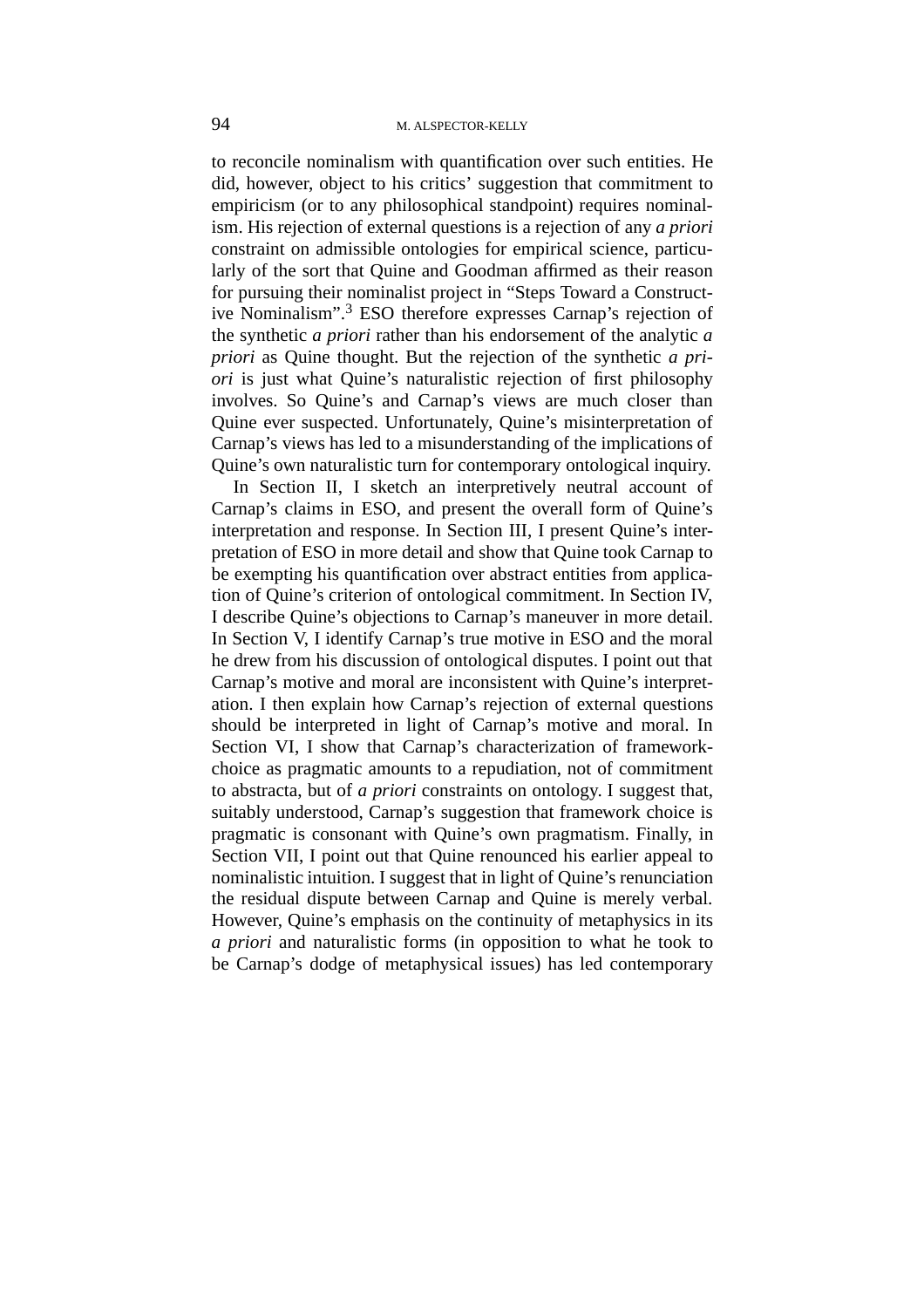ontologists to underestimate the deflationary impact of Quine's (and Carnap's) ontological naturalism.

#### II. THE RECEIVED VIEW

In ESO Carnap distinguished "internal" and "external" questions of existence. They are internal and external with respect to what he called a "linguistic framework." Linguistic frameworks introduce the linguistic resources needed for discourse concerning certain kinds of entities, such as numbers, material objects, properties, and events. What is required was the same for Carnap as for Quine: that a particular class of expressions be open to substitution by variables that can be bound by quantifiers.4 We are, for example, able to speak of numbers as objects when we allow substitution of numerals by variables that can then be bound by universal and existential quantifiers. Frameworks also discipline the assertions they make possible. To be proficient with the framework of events, for example, is not only to be able to form sentences that concern events; it is also to be able to recognize evidence for them.

When a question of existence is answered in accordance with the discipline the relevant framework imposes, the question is internal to the framework. Ontologists who ask questions of existence, however, consider that discipline to be irrelevant to the question they intend. Their question is external to the framework. At least, it is supposed to be. But it can't be, Carnap suggested, because questions of existence are meaningful only within a framework.<sup>5</sup> In posing a question that is supposed to be both a question of existence and external to a framework, the questioner has set herself incompatible tasks. She poses, as Carnap tended to put it, a pseudo-question.

That is not to say that there are no legitimate external questions whatsoever. We can consider the advantages and disadvantages of quantifying into the position occupied by a certain class of expressions and propose that we do so (or not). But these issues concern how the language is best engineered; they are not, Carnap insisted, questions of what to believe there is.

According to Quine, Carnap drew his distinction between internal and external questions in order to downplay fundamental changes in ontology as subject to only pragmatic, not epistemic,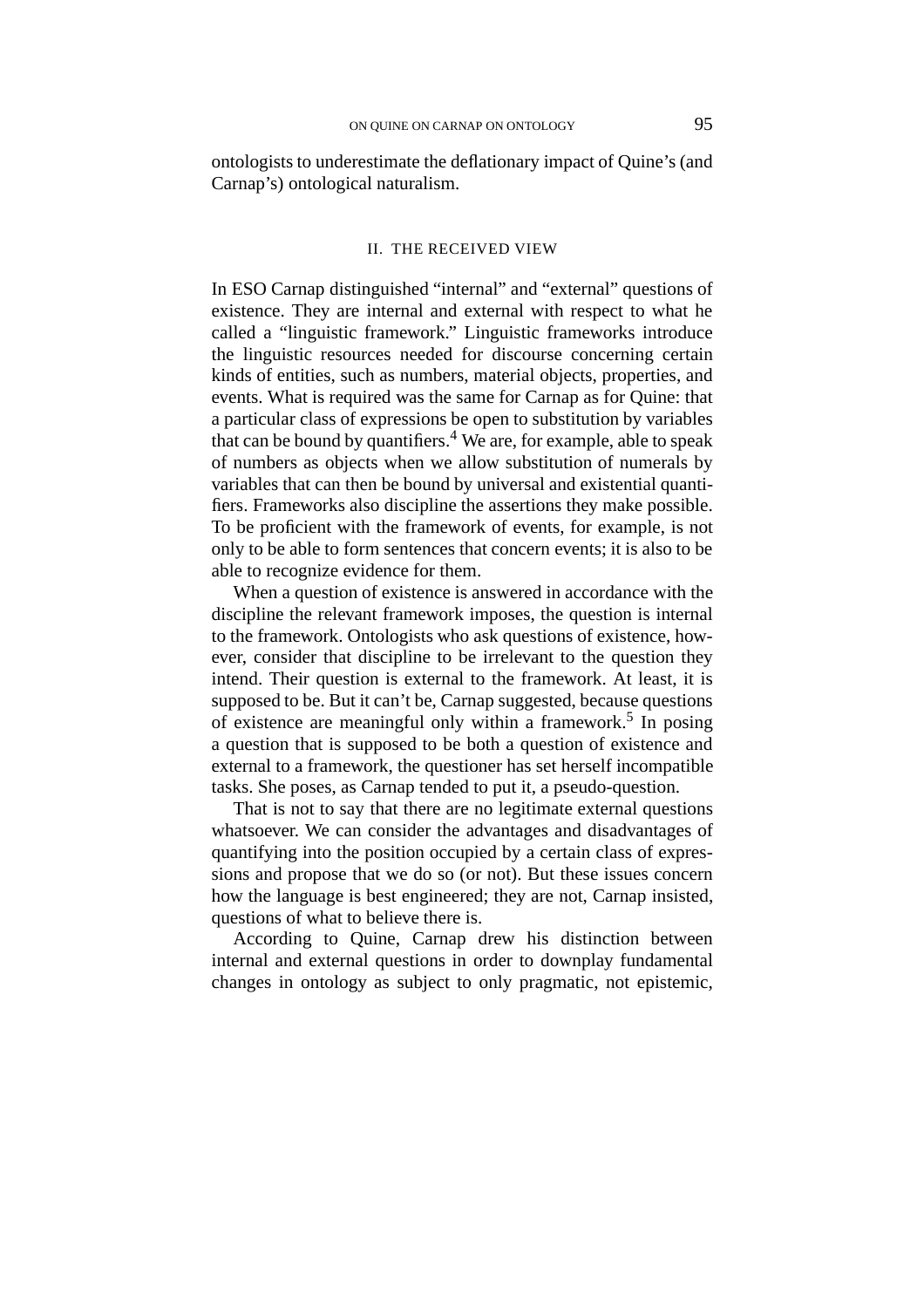considerations. To endorse a particular framework does not therefore amount to taking a stand on an issue of fundamental ontology. Carnap's own quantification over abstract entities in his work in semantics would not, in particular, embroil him in the metaphysical nominalism/Platonism debate.

Quine's response was, in essence, to reject the pragmatic/ epistemic distinction he took to be implicit in Carnap's distinction between internal and external questions. To decide to quantify into positions occupied by a particular class of expressions is tantamount to taking on ontological commitment to the entities thereby quantified over. Carnap's distinction between pragmatic frameworkchoices and epistemic existential issues is, Quine thought, of a piece with the general distinction between matters of language and matters of fact. But that distinction itself presupposes the analytic/synthetic distinction which Quine repudiates. Choosing a linguistic framework (an ontology, as Quine would say) is no more innocent of the question what to believe there is than is choosing whether to affirm the existence of brick houses on Elm Street.<sup>6</sup> And belief in brick houses is no more insulated from broad-scale pragmatic concerns than is choice of framework.<sup>7</sup>

Quine sometimes said that he embraced a more thoroughgoing pragmatism than Carnap's, which Quine understood to be limited to framework-choice alone, a limitation made possible by the analytic/synthetic distinction.<sup>8</sup> It would be equally true to say that Quine took himself to be embracing a more robust realism in opposition to Carnap's confinement of existential issues within frameworks. Quine did not so much object to the division between framework-choice on the one hand and intra-framework assertion on the other as to Carnap's claim that the first is a purely pragmatic issue and the second purely epistemic.

Questions of fundamental ontology survive in Quine's approach, not as the pursuit of the *a priori* metaphysics that agitated the positivists, but as the question whether quantification over a particular brand of entity is essential to empirical scientific inquiry. In Quine's hands the nominalism/Platonism debate is transformed into the question whether quantification over abstract entities can be eliminated from scientific discourse without harm to the scientific endeavor. In one fell swoop, Quine has undermined both Carnap's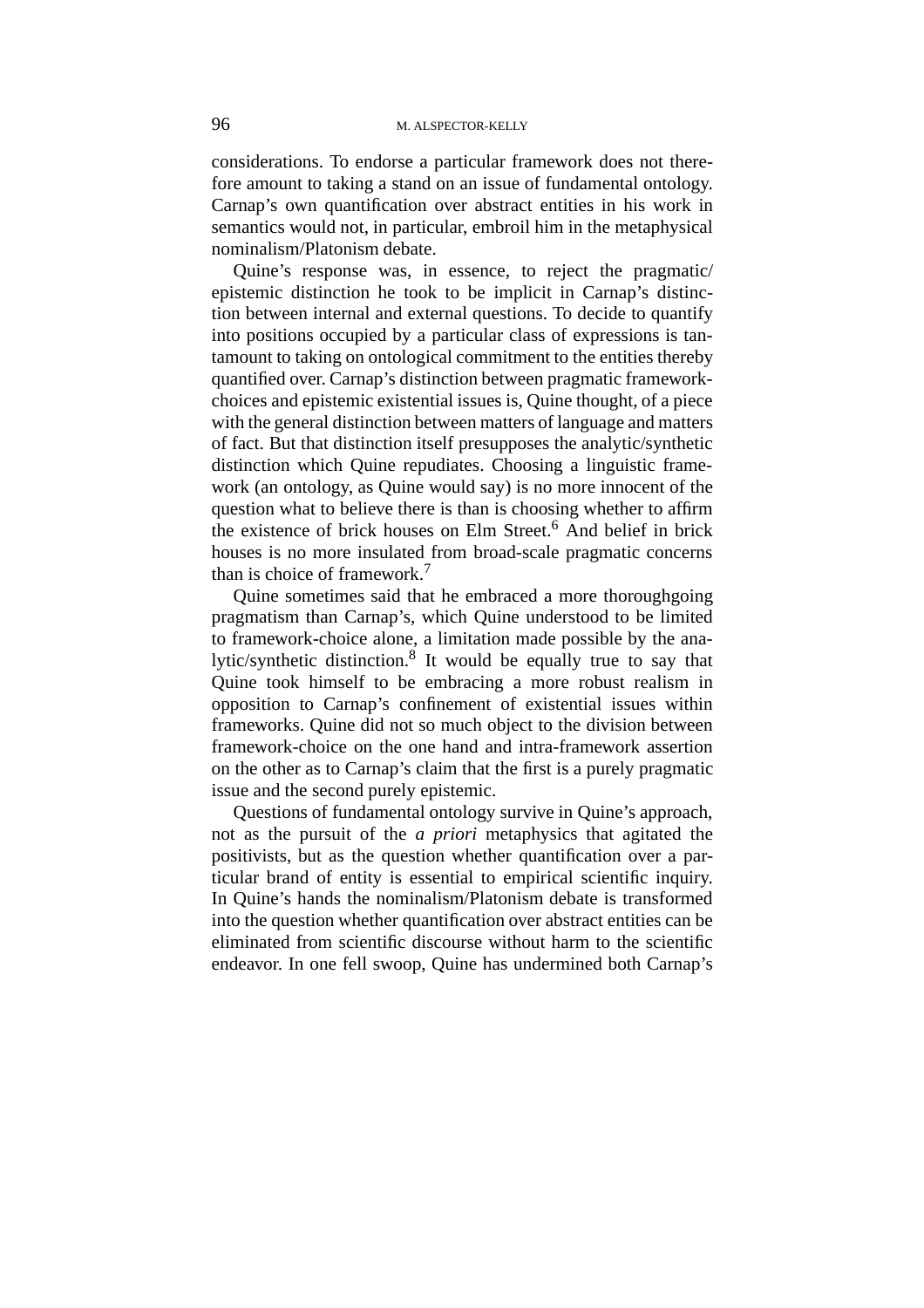mobilization of the pragmatic/epistemic distinction and his reason for mobilizing it. We cannot evade the ontological consequences of our quantificational behavior as Carnap suggests, and we have no reason to do so, now that Quine has shown us how to pursue questions of ontology from within a broadly empiricist naturalistic framework.

Quine's understanding of Carnap's motive and method are now taken as given, as is his refutation of them. It is assumed that Carnap was trying to disavow ontological commitment, that he assumed a distinction between pragmatic external questions and epistemic internal questions in order to do so, and that Quine has shown that distinction to be untenable. Nonetheless, I think that this understanding of Carnap is wrong. In particular, it has Carnap's motive almost precisely backwards, and one is unlikely to get his position right with such a mistaken account of his reason for advocating it. But before discussing Carnap, we need to get Quine's interpretation of Carnap more clearly in view.

## III. QUINE'S CARNAP

In ESO, Quine thinks, Carnap appealed to an earlier doctrine from Carnap's *Logical Syntax of Language* (LSL from here on),<sup>9</sup> the doctrine of universal words. Universal words are very general predicates: "number", "property", "proposition", "event", "material object", "sense-datum", and so on. According to the doctrine, there is a fundamental difference between the role that these general predicates play and that played by more specific predicates, such as "prime", "green", and "chair". Universal words, unlike their more specific cousins, are "quasi-syntactic." Assertions that employ them in predicate position, like "Three is a number," appear to describe a property of an object; but they are really disguised metalinguistic assertions concerning the underlying syntax of the language. "Three is a number," on this view, is perspicuously rendered as " 'Three' is a number-word," which is not about a number but instead about the word "three", and serves to identify its syntactical category. The word "number" just delimits the range of values of the variable in a language that does not do so through syntactical structure, a function that would be just as well served in a formal language by a distinct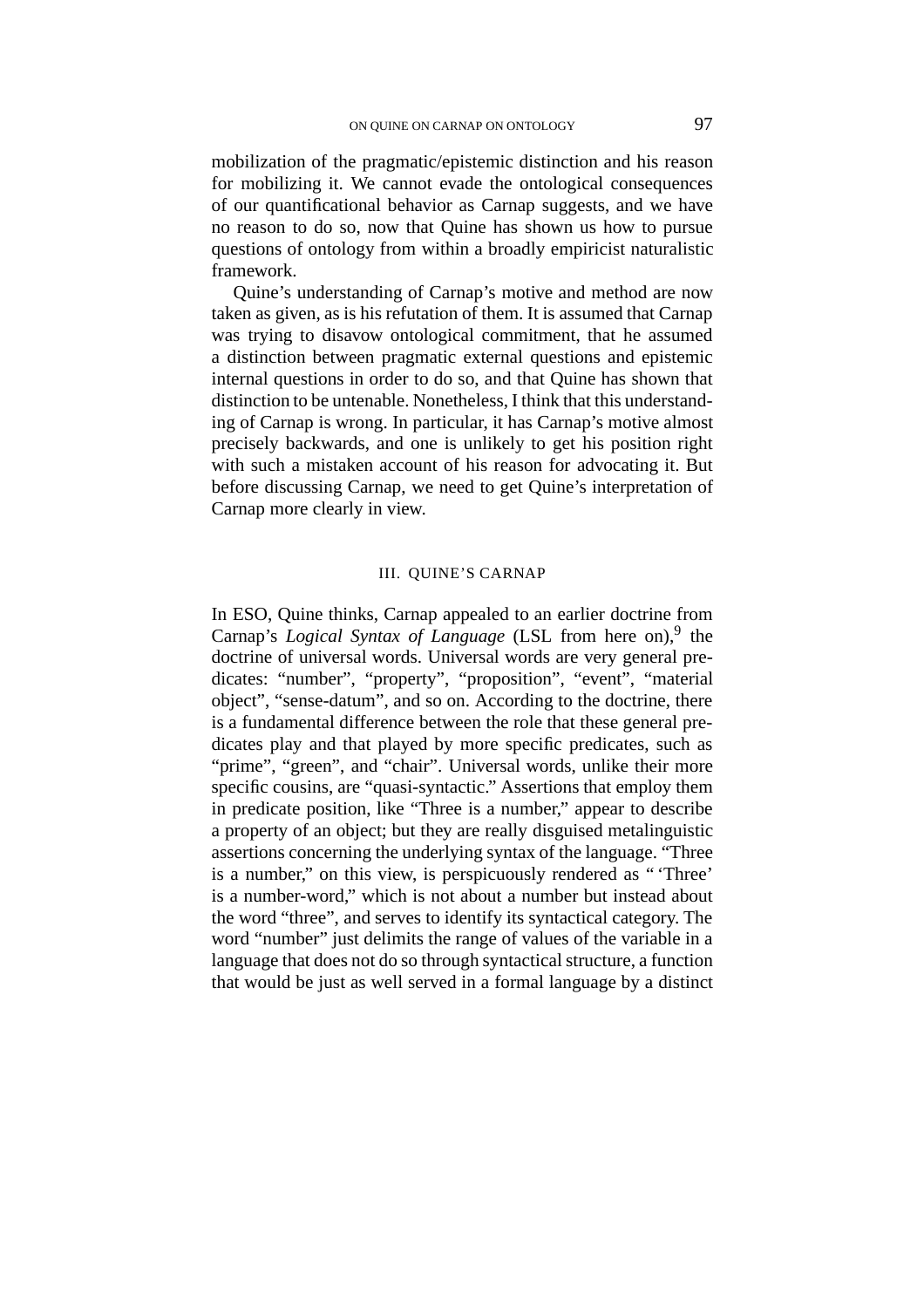style of variable, as when we use the variable "n" to range over all and only numbers.<sup>10</sup>

Sentences that employ universal words are, as Carnap put it in LSL, "pseudo-object sentences in the material mode of speech."<sup>11</sup> They are "pseudo-object" sentences because they misleadingly appear to refer to objects and to express factual commitments concerning them. They are in the "material mode", because they are expressed in the object-language. To assert such a sentence is, then, not to stake a claim with respect to extra-linguistic reality. It is instead only to represent the syntactic structure of one's language, or perhaps to express one's intention to structure it in a particular way or recommend doing so. Having so structured the language, the material-mode sentence is analytic, since it only reflects linguistic structure.

Quine understands ESO to be Carnap's attempt to apply the doctrine of universal words to ontological disputes.<sup>12</sup> While such assertions as "There was a meeting of the admissions committee last Tuesday" do concern a matter of empirical fact, "There are events" only appears to do so. Since "event" is a universal word (or, as Quine puts it, a "category" word), the assertion only represents the fact that one quantifies over, or is advocating quantification over, events in one's language. It does not really represent an existential belief to the effect that there really are events.

As with pseudo-object sentences generally, the object-language or "internal" existential with universal word in predicate position is analytic, since it merely reflects the decision to quantify into positions occupied by certain expressions in the language. The metalinguistic or "external" rendering would explicitly state that a decision to structure our language in the appropriate way has been made (or that it is recommended). This indicates that such decisions are subject only to pragmatic reasoning. For what is warranted is an action rather than a belief – namely, that we structure the language in such a way – and actions are rationalized by pragmatic rather than epistemic considerations.

As Quine understands it, Carnap endorsed Quine's criterion of ontological commitment, according to which you are ontologically committed to the entities that you quantify over unless you can show how such quantification can be dispensed with if push comes to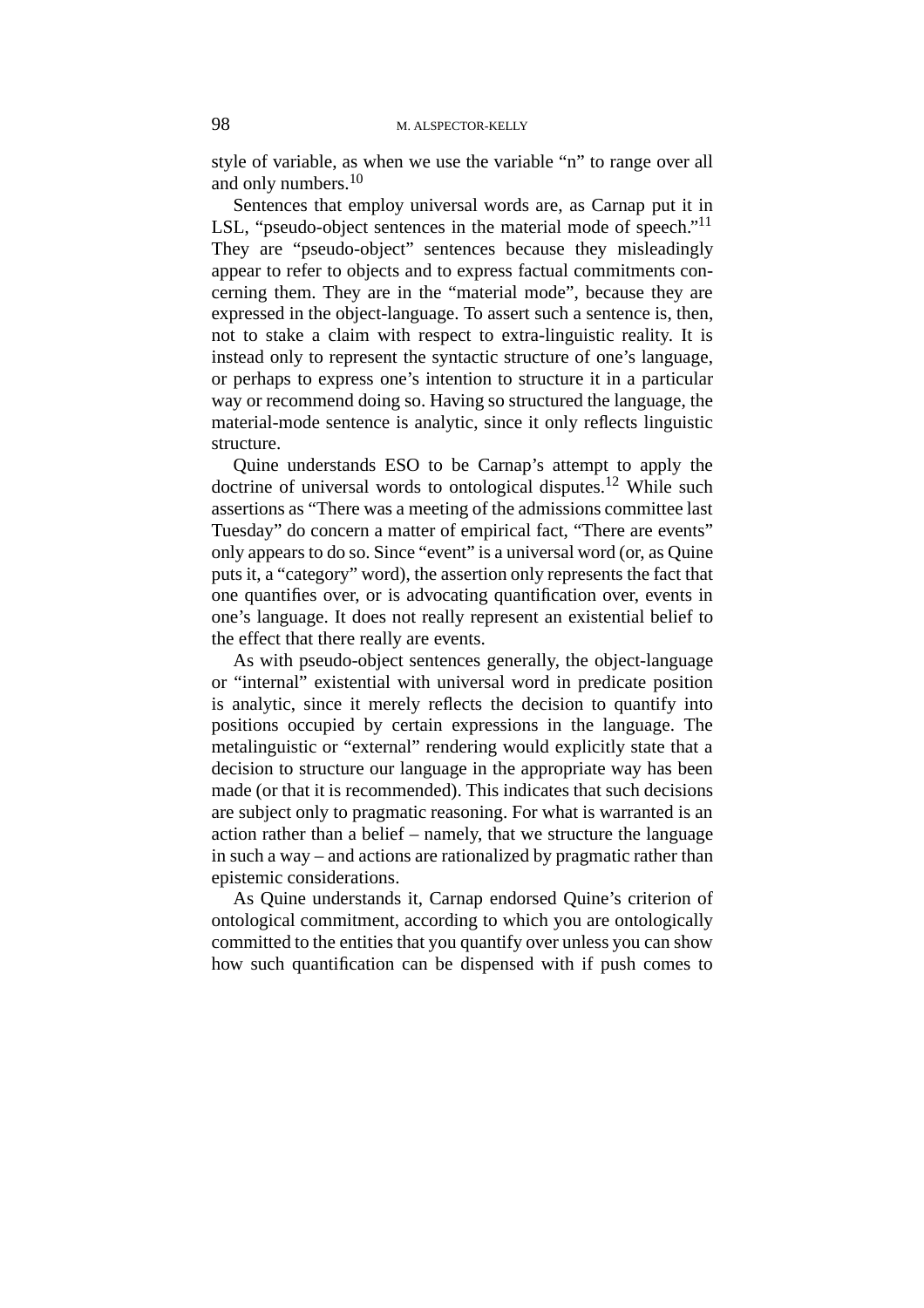shove.<sup>13</sup> Nonetheless, Carnap did not take himself to be committed to abstract entities, and so did not take himself to be a Platonist, despite the fact that he quantified over abstract entities. Nor did he have any plan to show that such quantification can be avoided. Instead, Carnap's claim, as Quine understood it, was that the range of the criterion of ontological commitment is restricted to only those assertions that involve non-universal words, since those with universal words are either analytic (as internal assertions) or pragmatic (as external assertions). Carnap could then cheerfully quantify over abstract entities, all the while denying that his doing so involves him in ontological commitment, simply because the sentence – "There are abstract entities" – that would express that commitment is either analytic, and so records no matter of fact, or pragmatic, and so concerns action rather than belief.

### IV. LAZY NOMINALISM

Quine himself had nominalist sympathies. But he saw the defense of nominalism as hard work, requiring that we show that we can dispense with quantification over abstracta in scientific inquiry and the interpretation of scientific doctrine. He came sadly to the conclusion that the nominalist program cannot be completed, and that we are stuck with ontological commitment to abstract entities.<sup>14</sup>

And there was Carnap, suggesting that we can disown commitment to abstract entities, without all the hard work, by appeal to the doctrine of universal words and ultimately to the analytic/synthetic distinction. Quine certainly found Carnap's maneuver distasteful in its appeal to the analytic/synthetic distinction. But he objected to much more than merely the application of a distinction he repudiated.

Quine originally proposed the criterion of ontological commitment, in part, to ensure that we own up to the ontological consequences of what we say.<sup>15</sup> Quine took Carnap to be suggesting that framework adoption is "a linguistic convention distinct somehow from serious views about reality."16 This locates Carnap among those disreputable philosophers who have "thought to enjoy the systematic benefits of abstract objects without suffering the objects."17 Siding with the Platonist in act and with the nominalist in motive,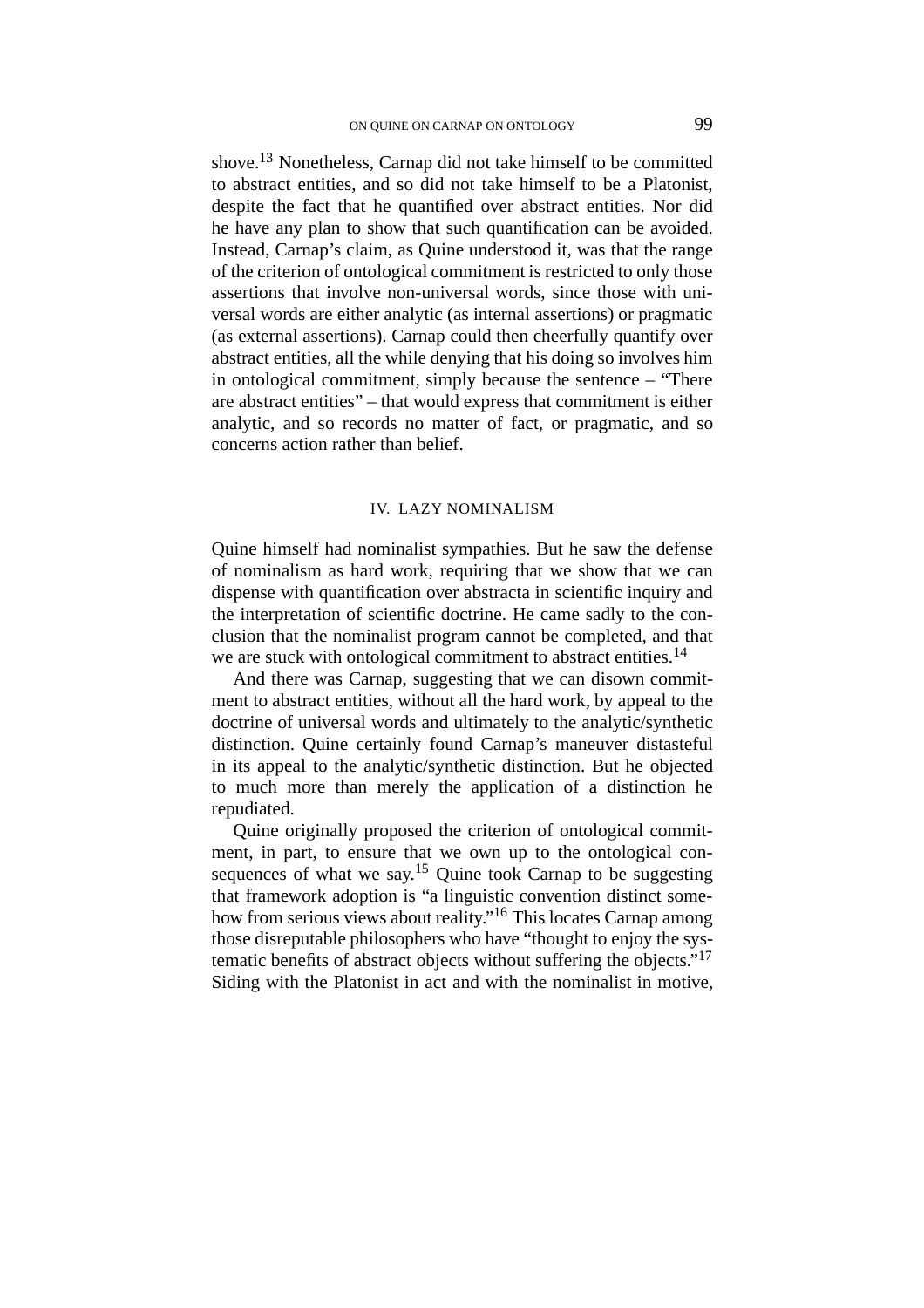Carnap hid behind the analytic/synthetic distinction instead of putting his money where his mouth was by demonstrating the tenability of a nominalist dispensability project. Carnap's commitment to nominalism was fine, Quine thought, but his indolence was not to be tolerated. And his lazy nominalism was all the more objectionable for its reliance on the discredited analytic/synthetic distinction.<sup>18</sup>

Quine attacks the doctrine of universal words in two ways. First, Quine endorses (what he calls) semantic ascent from the objectlanguage to the metalanguage in order to get a clearer view of ontological disputes and not beg any questions.<sup>19</sup> But he rejects Carnap's claim that the metalinguistic rendering of an object-language assertion somehow nullifies the commitments taken on at the object level. We can ascend and descend as we see fit. But doing so does not drain the original object-language assertion of content or commitment. The sentence "'Wombat' is true of some creatures in Tasmania" is committed to no less, Quine points out, than the sentence "There are Wombats in Tasmania."20

In particular, whether a predicate is a so-called universal or category word turns only on how widely we choose to extend the range of values of our variables. The predicate "class" loses that status (becoming, as Quine puts it, a subclass term) just if we happen to widen the range of values to embrace both classes and physical objects. But this is a trivial matter of typographical convenience, incapable of grounding a fundamental division among questions of existence.<sup>21</sup>

Willingness to endorse quantification into positions occupied by abstract terms, therefore, involves no less commitment to abstract entities than does assertion of the existential "There are abstract entities." The domain of the criterion of ontological commitment knows no bounds.

Quine's second response is very quick. Whatever the fortunes of the category/subclass distinction, Carnap's position turns on the tenability of the analytic/synthetic distinction. Needless to say, Quine rejects that way out. "[I]f there is no proper distinction between analytic and synthetic," he says, "then no basis at all remains for the contrast which Carnap urges between ontological statements and empirical statements of existence."<sup>22</sup>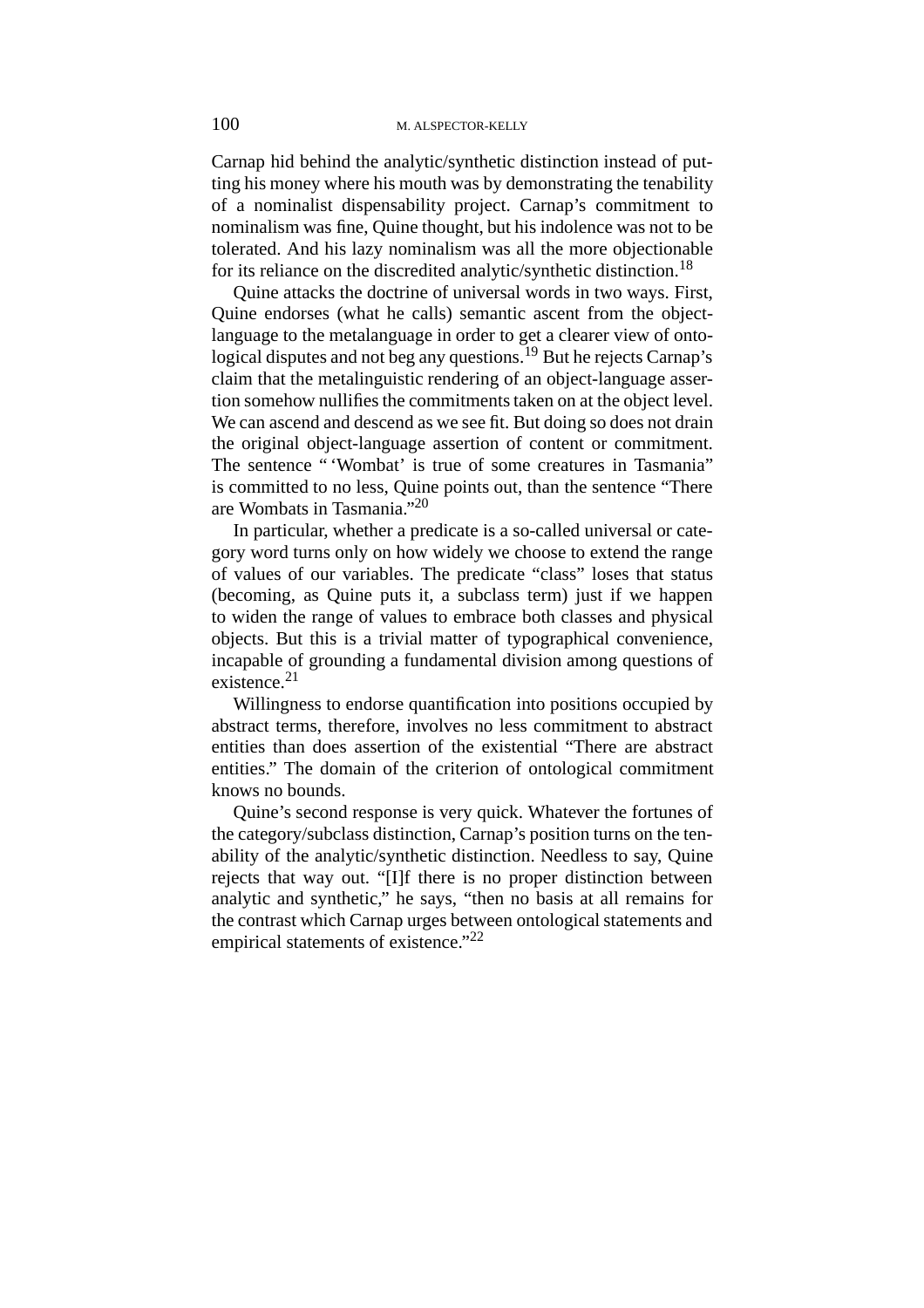In sum, the decision to quantify over abstract entities has obvious and foreseeable existential consequences, as does the decision to adopt any other linguistic framework. The decision to quantify over a particular entity is not, therefore, merely pragmatic. It leads to affirmation of existentials, and so answers to questions as to what there is. Carnap's willingness to quantify over such entities while denying commitment to them can therefore only exhibit a myopic tendency to ignore the doctrinal consequences of his own quantificational behavior.

Quine's complaint is echoed repeatedly by commentators, even by those who are generally unsympathetic to Quine's interpretation of Carnap. Susan Haack, <sup>23</sup> Graham Bird, <sup>24</sup> and Stephen Yablo, <sup>25</sup> for example, all express doubts concerning Quine's understanding of Carnap. But they do not doubt Quine's understanding of Carnap's motive, that Carnap wanted to be a nominalist wearing Platonist clothing. According to Haack, Carnap believed that "one can accept the language without committing oneself to the entities it says exist."26 And Yablo points out that Carnap himself said that acceptance of the 'thing' language (concerning what Quine called mid-sized dry goods) will lead, "on the basis of observations made, to the acceptance, belief, and assertion of certain statements," $27$ some of which are existentials. Existential assertions are, then, foreseeable, and sometimes immediate, consequences of the adoption of frameworks. How then, Yablo asks, could Carnap have claimed that the decision to accept a framework "does not imply any assertion of reality"?<sup>28</sup>

As I said, I believe that this has Carnap's intent backwards. To see that this is so, we need to identify the motives that prompted Carnap to write ESO and the moral that he drew from it.

### V. MOTIVE AND MORAL

In his autobiography, Carnap said that he wrote ESO in response to objections raised against his willingness to quantify over abstract entities in his work in semantics. These critics complained that reference to such entities amounts to an illegitimate hypostatization. According to Carnap, they considered such reference to be "either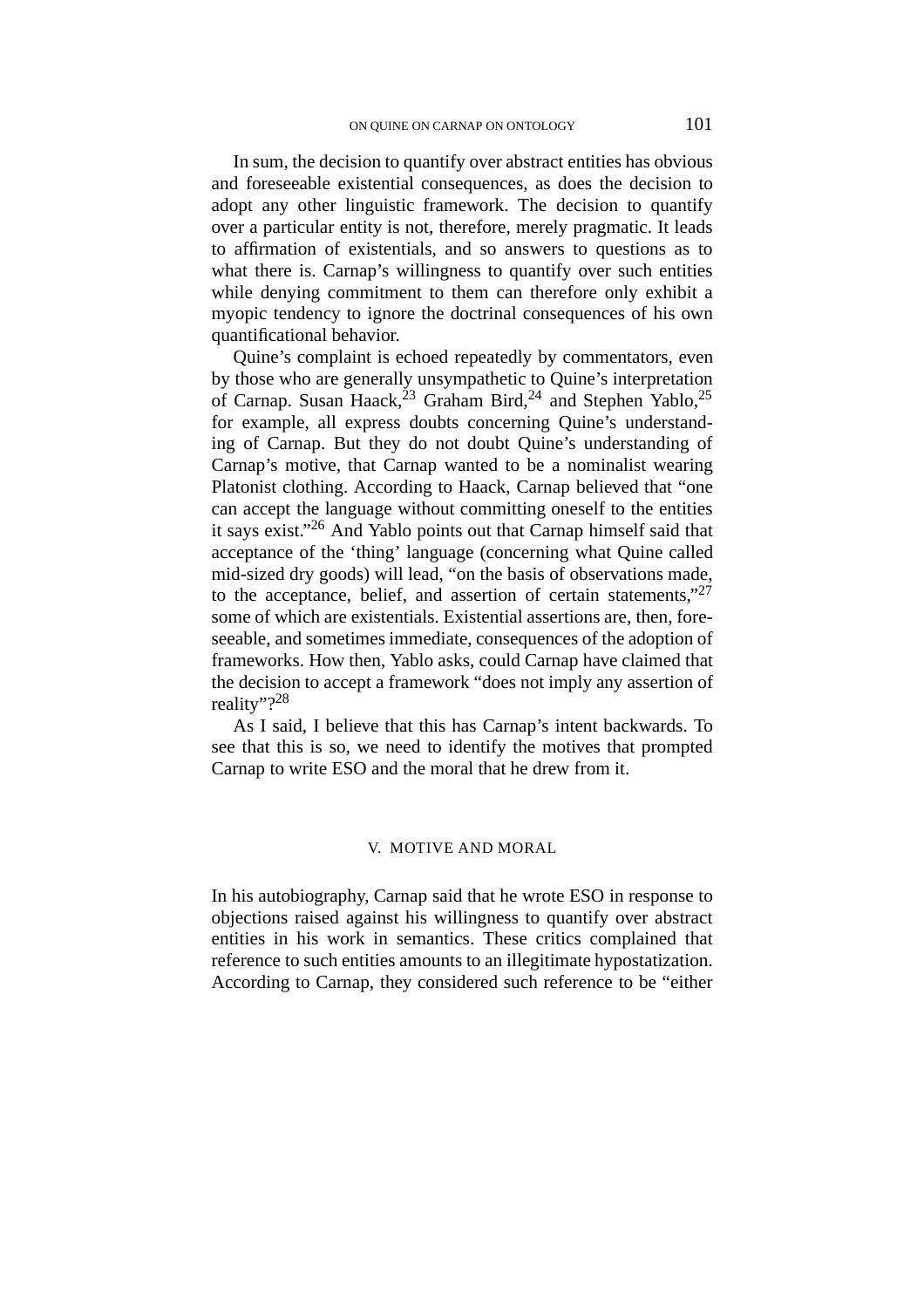meaningless or at least in need of proof that such entities 'do actually  $exist$ <sup>"29</sup>

The objection was all the more worrisome to Carnap for having been raised "not by metaphysicians, but by anti-metaphysical empiricists like Ernest Nagel, W. V. Quine, Nelson Goodman, and others,"30 who believed that Carnap's willingness to quantify over such entities violated his commitment to empiricism. Carnap was of course less than pleased to hear the charge that he had betrayed his commitment to empiricism, especially when he found it leveled at him by fellow empiricists.

Quine and Goodman famously expressed their nominalist convictions in "Steps Toward a Constructive Nominalism." That paper opens with the announcement that Quine and Goodman "do not believe in abstract entities. No one supposes that abstract entities – classes, relations, properties, etc. – exist in space-time; but we mean more than this. We renounce them altogether."<sup>31</sup> Since they repudiate such things they "cannot use variables that call for abstract objects as values,"32 for doing so amounts to recognizing abstract entities and "[a]ny system that countenances abstract entities we deem unsatisfactory as a final philosophy."33 Their "fundamental" motive for such asceticism is "based on a philosophical intuition that cannot be justified by appeal to anything more ultimate."<sup>34</sup> Since they are also committed to empirical science, and because empirical science, *prima facie* quantifies over abstract entities, they see their project as necessary.

Carnap identified these critics as his target in the first paragraph of ESO. "Empiricists", he said, "are in general rather suspicious with respect to any kind of abstract entities like properties, classes, relations, numbers, propositions, etc. . . . . As far as possible, they try to restrict themselves to what is sometimes called a nominalistic language, i.e., one not containing such references."35 However, such projects did not, in Carnap's opinion, appear likely to succeed; "in physics," he said, "it is more difficult to shun the suspected entities."<sup>36</sup> So the empiricist is torn between the nominalistic consequences of his empiricism and his commitment to physical science. "[H]e will just speak about all these things like anybody else but with an uneasy conscience, like a man who in his everyday life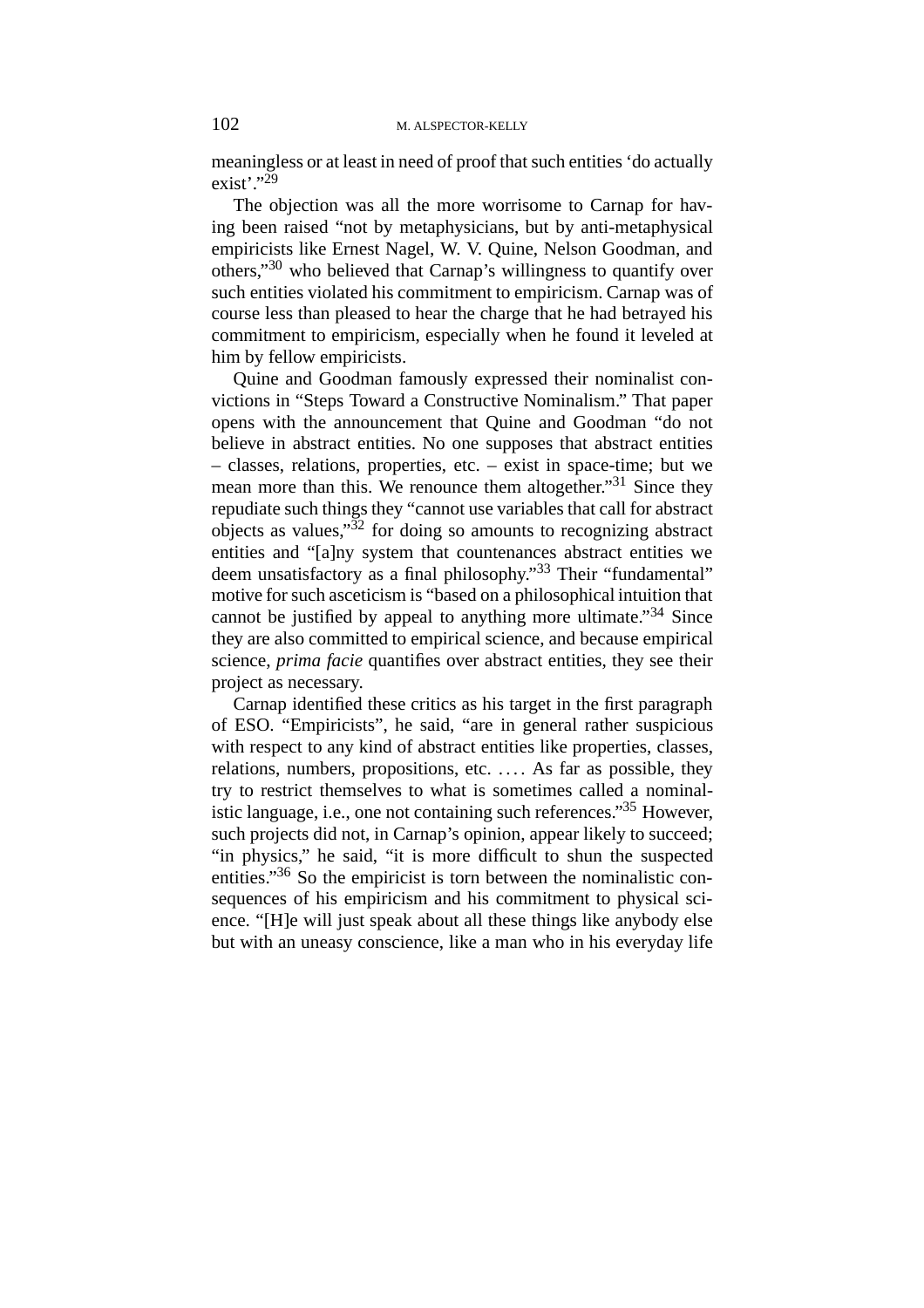does with qualms many things which are not in accord with the high moral principles he professes on Sundays."37

Carnap did want to ease his critics' uneasy conscience. But he did not intend to reassure them that speaking of abstracta during the week is not really the sin that it seems to be against the nominalist principles they profess on Sundays. He did not intend to *satisfy* their nominalist scruples, but rather to *overcome* them.<sup>38</sup> Appeals to philosophical intuition of the sort that Quine and Goodman expressed – an intuition that they took to legitimately direct the interpretation of scientific doctrine – looked to Carnap like just the sort of metaphysical intuition-mongering which the empiricist should repudiate.

[W]e have to recognize . . . that these terms ['class', 'property', 'natural number', etc.] have for centuries been in general use in mathematics and physics. Therefore, in our view, very strong reasons must be offered if such terms are to be condemned as incompatible with empiricism or as illegitimate and unscientific . . . What I have just said is, of course, not meant to be a theoretical argument for the legitimacy of abstract terms, but merely an explanation of my reaction to those objections [to the use of such terms] and of my impression that no sufficiently compelling reasons for them were given. Nevertheless, I thought that these objections deserved to be given careful and serious attention. This I did in my article "Empiricism, Semantics, and Ontology".<sup>39</sup>

Notice that Carnap denied that the objections his empiricist critics raised had "sufficient reasons for them." He did *not* suggest that they are legitimate concerns that can be answered. ESO should not, therefore, be interpreted as an attempt to answer their objections, but rather as an attempt to show that the objections themselves are misplaced.

So Carnap's critics accuse him of Platonistic commitments that a good empiricist would repudiate; and Carnap accuses them back of *a priori* metaphysical intuition-mongering in which no empiricist should indulge. "At the time," Carnap noted of the dispute, "each of the two parties seemed to criticize the other for using bad metaphysics."40 ESO was Carnap's attempt to explain why he thought a commitment to empiricism does not imply nominalism, and why the suggestion that it does itself constitutes metaphysical speculation that the empiricist should renounce.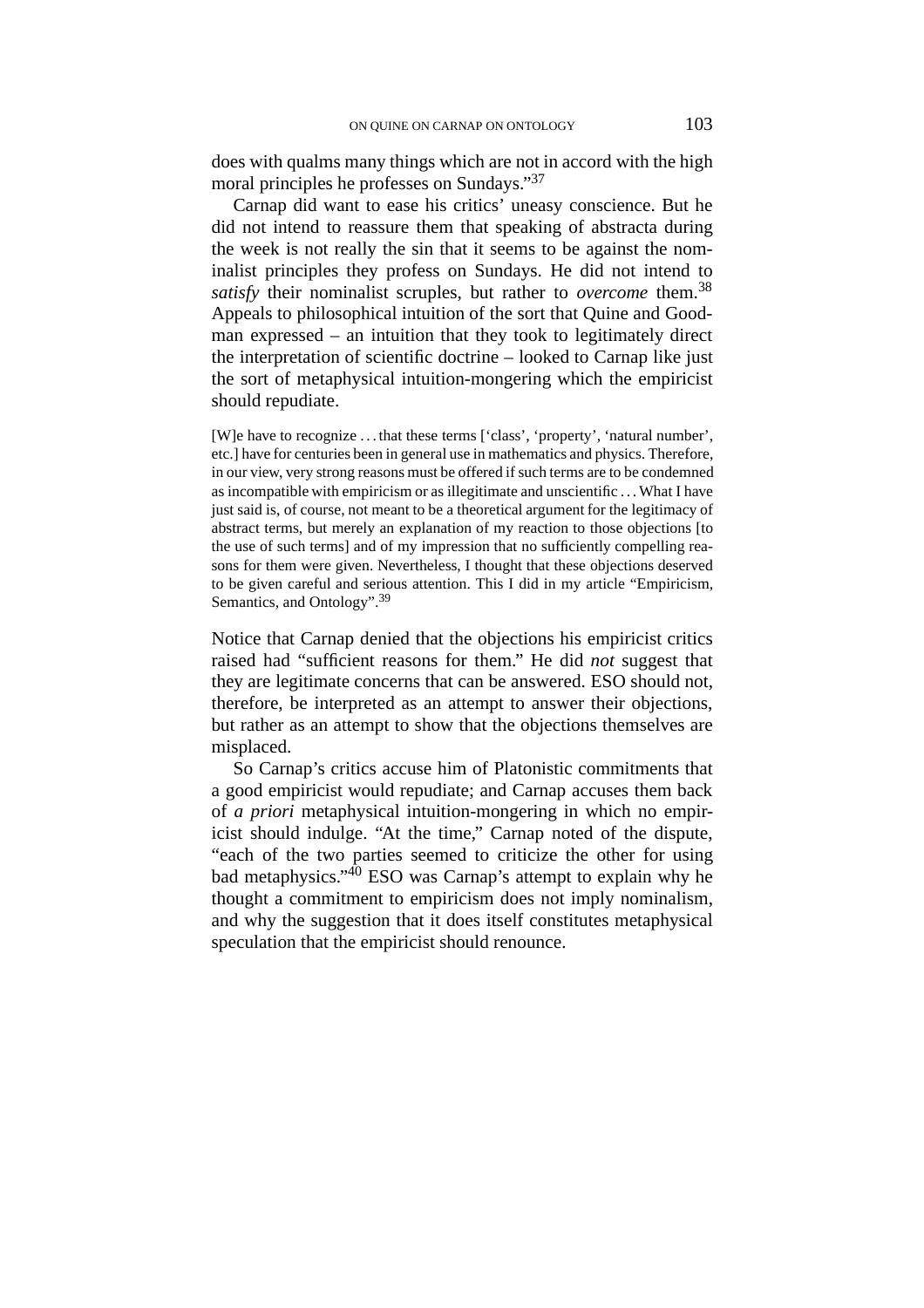ESO ends with the plea that we respect the scientist's freedom to determine what sorts of entities to quantify over in her work, without interference from philosophical circles.

The acceptance or rejection of abstract linguistic forms, just as the acceptance or rejection of any other linguistic forms in any branch of science, will finally be decided by their efficiency as instruments, the ratio of the results achieved to the amount and complexity of the efforts required. To decree dogmatic prohibitions of certain linguistic forms instead of testing them by their success or failure in practical use, is worse than futile; it is positively harmful because it may obstruct scientific progress. The history of science shows examples of such prohibitions based on prejudices deriving from religious, mythological, metaphysical, or other irrational sources, which slowed up the developments for shorter or longer periods of time. Let us learn the lessons of history. Let us grant to those who work in any special field of investigation the freedom to use any form of expression which seems useful to them; the work in the field will sooner or later lead to the elimination of those forms which have no useful function. *Let us be cautious in making assertions and critical in examining them, but tolerant in permitting linguistic forms.*<sup>41</sup>

The nominalist intuition of Carnap's fellow empiricist critics amounts to a metaphysical prejudice, one that threatens to stand in the way of scientific progress by constraining the categories of entity over which a scientist can legitimately quantify. That they are *empiricists* who suppose that ontological convictions can legitimately influence our approach to empirical science, and who moreover assume that such convictions are consonant with, or even result from, empiricism itself, is all the more disturbing. For Carnap, the attempt to derive ontological constraints from empiricism is itself the true sin; the spirit of tolerance to which such constraints are a threat is the essence of Carnap's empiricism.

To suggest with Quine, then, that Carnap actually *shared* his empiricist critics' nominalist conviction, and that he made a desperate attempt to reconcile that conviction with quantification over abstract entities, is to seriously misrepresent Carnap's intent. Carnap was exhorting his critics to leave off intuition-mongering and leave science alone in its determination of which entities to include among the values of its variables. His critics' distaste for abstract entities, not the abstract entities themselves, was Carnap's target. Far from attempting to disown commitment to abstracta, Carnap was disowning his critics' reasons for disowning commitment to abstracta.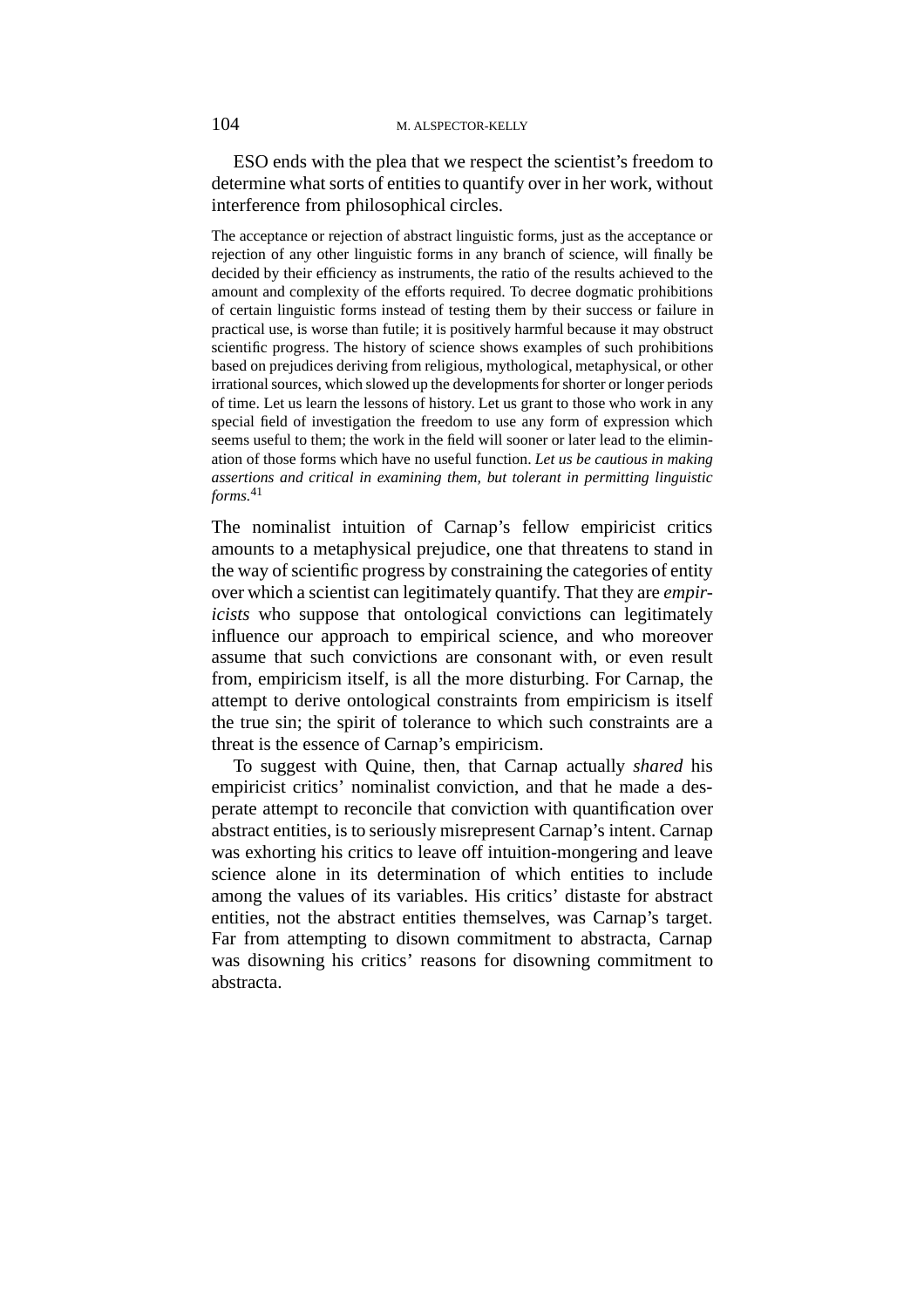So understood, the fundamental feature of external questions, and one that Carnap emphasized, is that they are posed, and answered, *prior to* acceptance of the framework.<sup>42</sup> His empiricist critics know, for example, that when one is engaged in mathematics, denial of "There is an even prime" evinces mathematical incompetence rather than ontological restraint. But that, of course, is not taken to decide the ontological issue, which concerns the fidelity of quantification over numbers to reality. It is because the empiricist-nominalist is convinced that there could not *really* be abstract entities, perhaps on the basis of a fundamental intuition like Quine and Goodman's, that she concludes that mathematics cannot be taken at ontological face value.

Carnap's empiricist critics keep company with those philosophers who "believe that only after making sure that there really is a system of entities of the kind in question are we justified in accepting the framework by incorporating the linguistic forms into our language."43 After all, they might say, the issue concerns the range of values of our variables. Surely we should ensure that they range only over what there is, or what we could know there is, and this question is prior to and independent of any assessment of the contribution mathematics makes to the conduct of empirical science.

This, Carnap insisted, puts the cart before the horse. The question whether we should quantify over numbers does not initiate an inquiry into whether numbers exist. It initiates, rather, an inquiry into whether quantification over numbers contributes to the conduct of scientific inquiry. Quantification over mathematical entities facilitates inference, simplifies axiomatization, allows for considerable increase in the precision of empirical prediction and control, and so on. Whether these considerations, taken altogether, tell in favour of quantification over mathematical entities, or whether they can be satisfied with a more austere ontology, is an open question. But if they favour quantification over mathematical entities, we will come to affirm mathematical existentials. And *that* is where the question whether there are numbers finds a legitimate answer. It is an answer to a question of existence. But it is not an answer that decides the legitimacy of quantification over numbers. It is the product of a process that begins with the question whether quantification over numbers benefits science.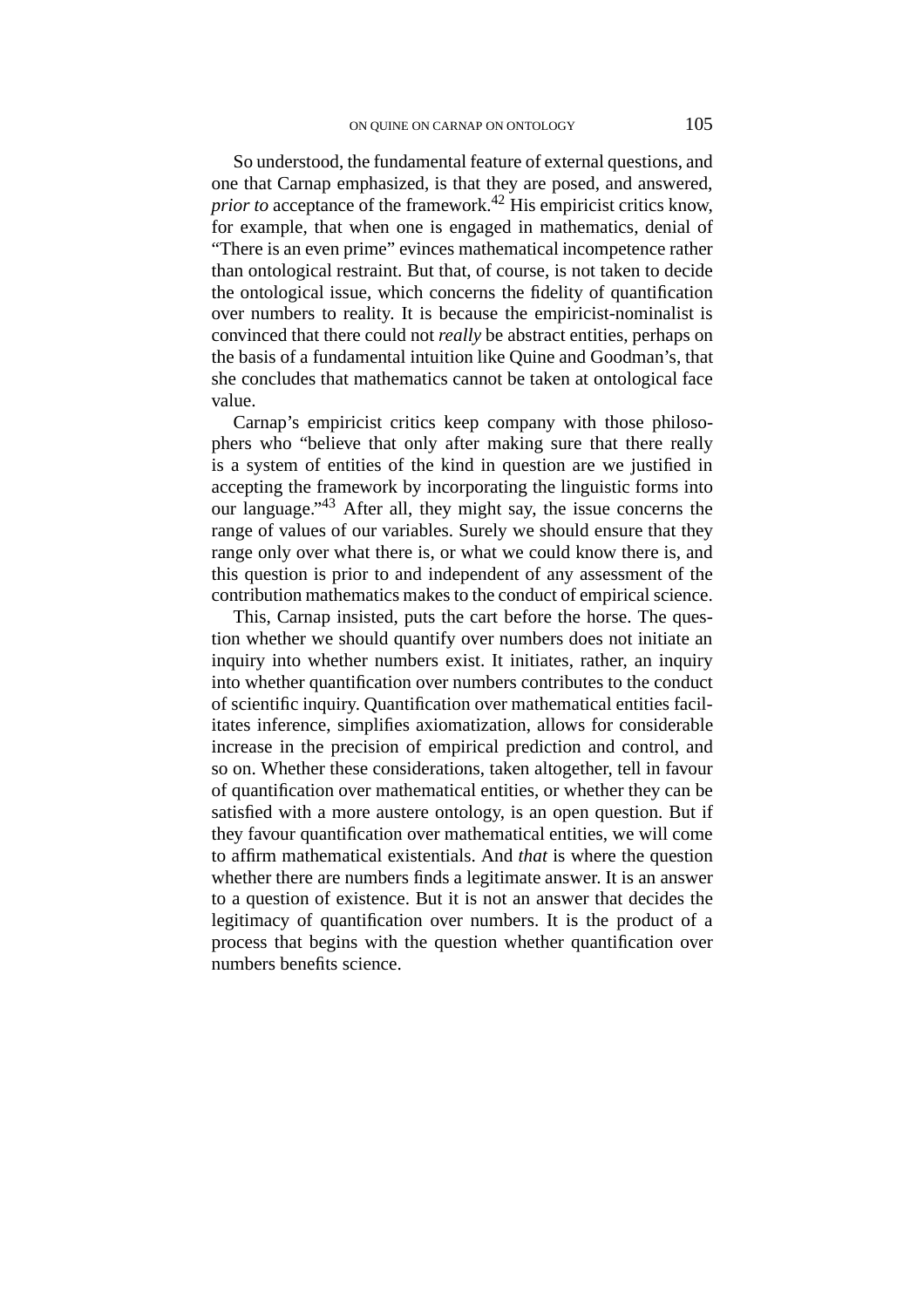Carnap dismissed the ontologist's question because he thought that its answer would have to be synthetic and *a priori*, not because he thought that it would always receive an analytic answer. The question that Carnap rejected is one whose answer is supposed to determine the legitimacy of the introduction of the framework, whatever the contribution the framework might make to empirical science and whatever specific evidence might be given for particular assertions within the framework. To put the question beyond the pale of empirical science in this way is, for Carnap, tantamount to trafficking in metaphysical prejudice under the guise of synthetic *a priori* inquiry.

Carnap's nominalist empiricist critics were unwittingly engaged in the same illicit commerce. They did not take the sentence "There are no abstract entities" to be true in virtue of meaning alone. But to infer this sentence from empiricism does not turn the sentence into an empirical judgment warranted on the basis of empirical scientific inquiry. After all, it was precisely because of his critics' nominalist convictions that they sought to *revise* scientific doctrine in nominalistic terms. Of course, they hoped that reconciliation between their conviction and scientific doctrine would ensue. Nevertheless, their project constitutes an attempt to fit the scientific image into their larger ontological frame; it is not part of the empirical scientific image itself. These critics have, with considerable irony, drawn a synthetic *a priori* conviction from their commitment to empiricism. And that is the last thing an empiricist should be doing.

The analytic/synthetic distinction does show up in ESO, as the distinction between logical and empirical frameworks; the framework of numbers is an example of the first, the framework of 'things' (material objects) an example of the second. Assertions in logical frameworks are, Carnap thought, analytic, whatever the generality of the sortal might be. And assertions in empirical frameworks are synthetic, whatever their generality might be. Quine's interpretation has Carnap claiming that a sentence turns analytic when the sortal's scope widens far enough for it to count as a universal word. But Quine was wrong.

Nevertheless, Carnap *did* think that mathematical existentials are analytic, and Quine did disagree, and that is a fundamental difference between them. But Carnap did *not* claim that these sentences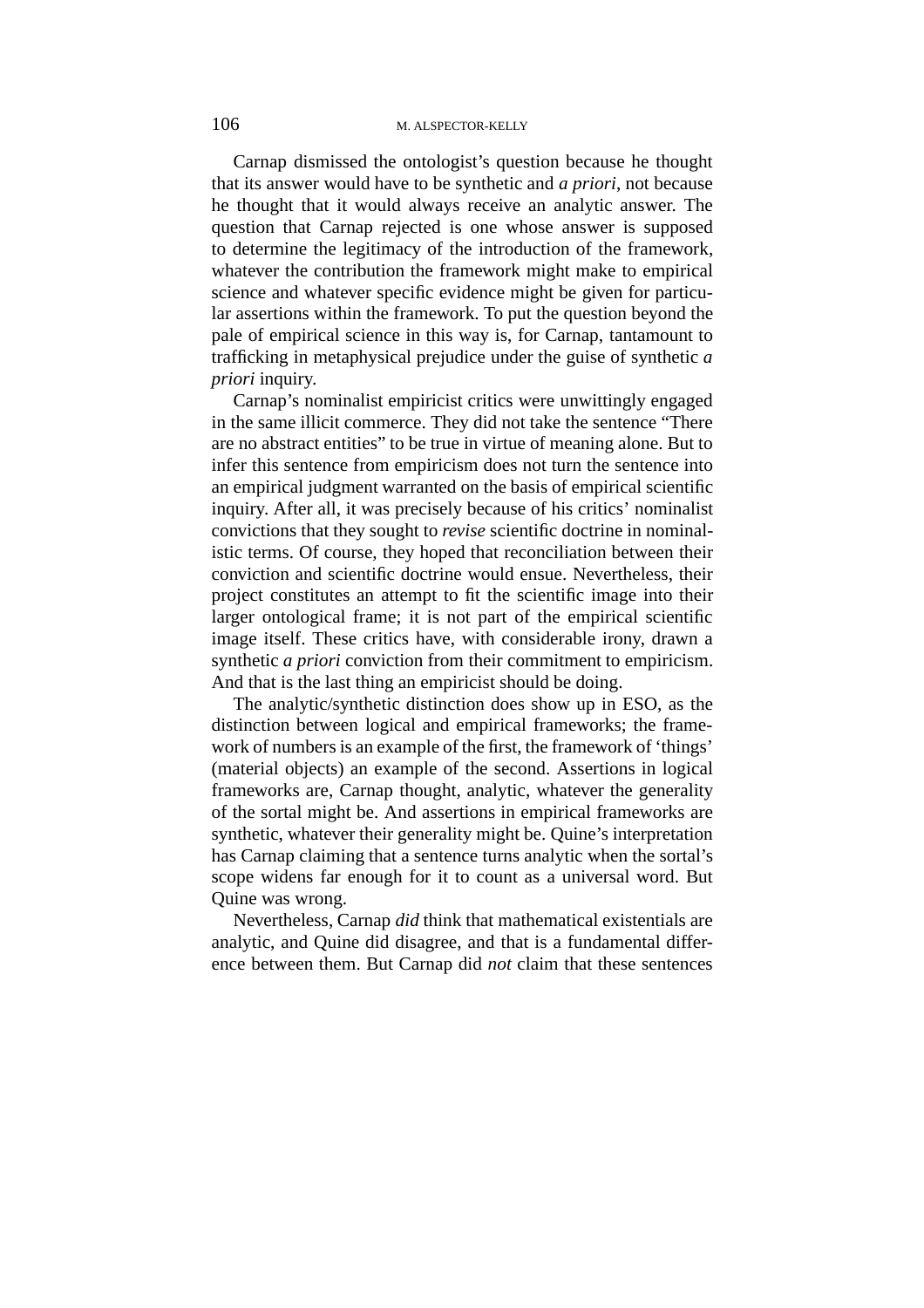are analytic in order to avoid ontological commitment. He did not object to the ontologist's demand that the answers to her questions of existence be synthetic. Ontologists ask such questions about factual frameworks as well. And Carnap continued to disparage those questions, even while holding that the answers to the corresponding internal questions *are* synthetic.

Carnap's repudiation of external questions applies to analytic and factual frameworks equally. The role of the analytic/synthetic distinction in ESO is independent of the internal/external distinction and of Carnap's repudiation of external questions. Quine understood their (apparent) disagreement over ontology to be a manifestation of their disagreement as to the viability of the analytic/synthetic distinction. But his mistake was to see Carnap's views as flowing from Carnap's acceptance of the *analytic* a priori which Quine opposed and not from Carnap's rejection of the *synthetic* a priori which Quine endorsed.44

# VI. PRAGMATIC AND EPISTEMIC

Carnap said that framework-choice is a pragmatic matter of language engineering. Adopting a framework, he said, "does not need any theoretical justification because it does not imply any assertion of reality."45 "Above all", he insisted, "it must not be interpreted as referring to an assumption, belief or assertion of 'the reality of the entities<sup>'</sup>."46

Quine understood him to be claiming that quantification over abstract entities is not an acknowledgment that such entities exist. In response, Quine emphasized the impact that framework-choice has on the corpus of belief: it plays a substantial role in determining what existentials will be affirmed within it. Framework-choice therefore has consequences for what to believe there is. And since an epistemic reason is a reason that is relevant to the question what to believe, those reasons that are relevant to choice of framework are also epistemic.

But this misses the point. When Carnap denied that framework choice reflects a belief as to the "reality of the entities," he was denying that framework-choice is made *in light of* already-formed views concerning what there is; he was not denying that it has *implica-*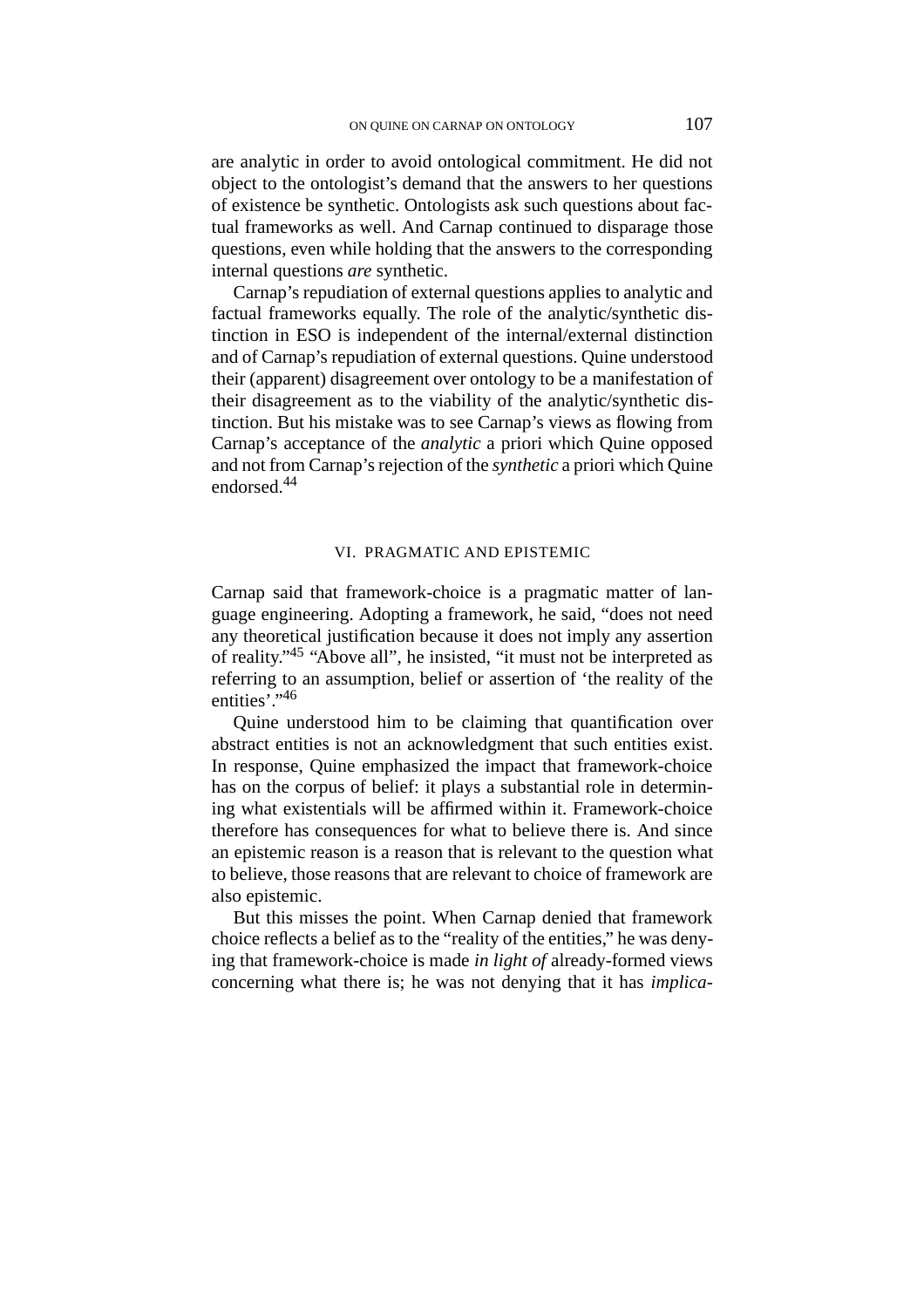*tions* for what there is. He simply did not care what the implications were, and was exhorting his fellow empiricists to adopt the same tolerant attitude. The already-formed views concerning what there is, to which framework choice is thought to be held accountable, are answers to external questions. The doctrinal implications of framework choice are answers to internal questions. And Carnap's position was that external questions are incoherent, and that the only answers to questions of existence are internal answers.

It does not, in fact, make sense to ascribe to Carnap the position that the decision to quantify over abstract entities is *merely* pragmatic in a sense that vitiates the ontological commitments that flow from the internal existentials. Quine suggests that Carnap called framework choice pragmatic in order to disarm those existentials because he was unwilling to endorse commitment to them. But Carnap's supposed aversion to abstract entities would amount to an existential judgement, delivered, now, from the external standpoint. Carnap could not, in that case, maintain that existential issues only coherently arise within frameworks. But that they *do* coherently arise only within frameworks is Carnap's whole point.

When Carnap characterized the reasons that figure in framework choice as pragmatic, he was not attempting to wash his hands of the foreseeable ontological consequences of such choices. Admittedly, he was not very happy with the terms "ontology" and "ontological commitment"; as we will see, he could not help noticing their firstphilosophical overtones. But insofar as such terms are divested of their first-philosophical origins, he would have had no problem with the suggestion that he is ontologically committed to abstracta. In fact, his entire purpose was to suggest that there is no specifically philosophical reason for being concerned with such commitment, and that his empiricist nominalist critics were wrong in thinking that there is.

Perhaps Quine's accusation that Carnap was trying to dodge ontological commitment does not stick. Nevertheless, it might be objected that Carnap *did* characterize the reasons for framework choice as pragmatic. And Quine *did* characterize those reasons as evidential. Surely this is still a difference between them. And surely Quine was right to reject Carnap's characterization of those reasons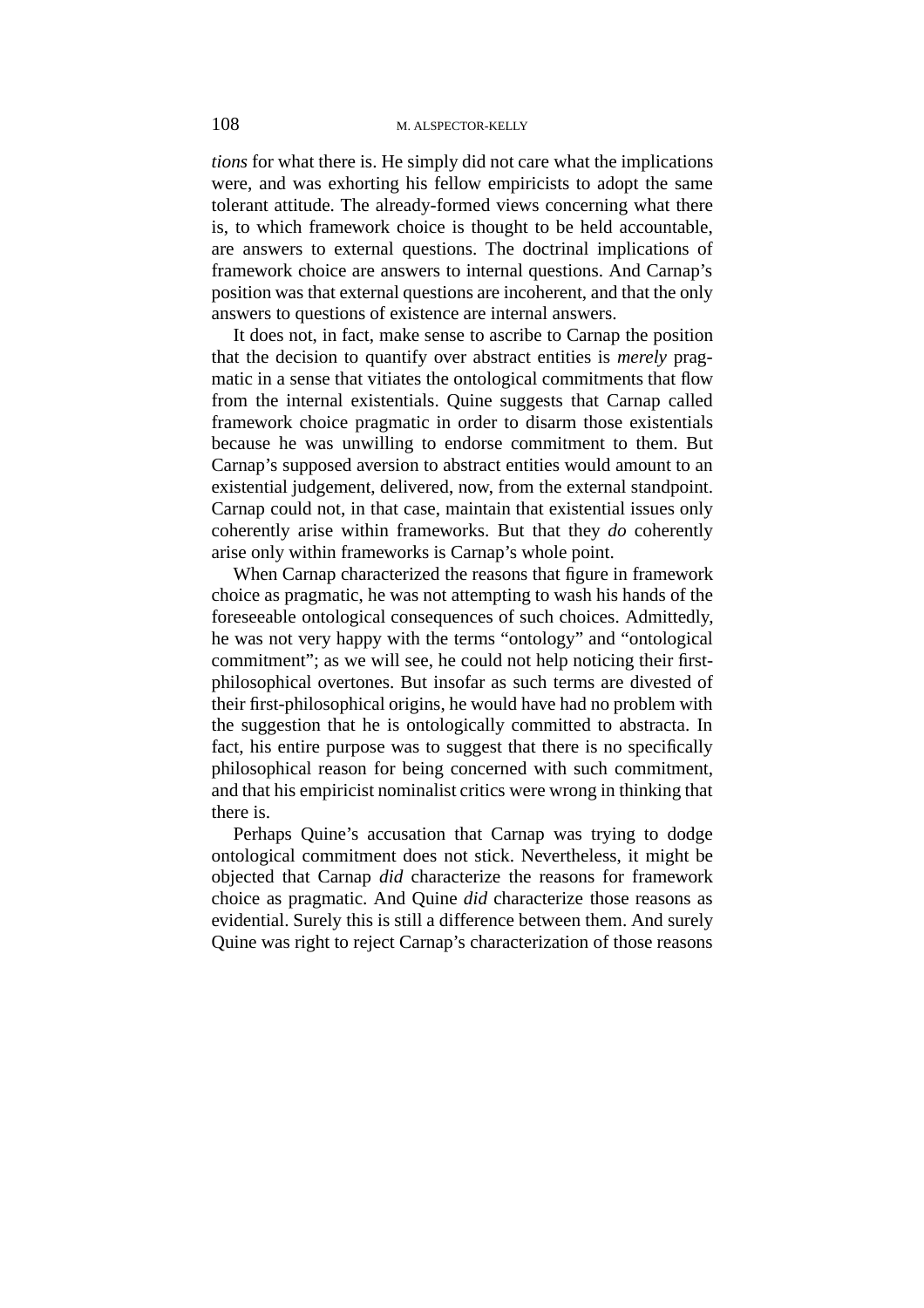as merely pragmatic, in light of their role in determining the content of the corpus of belief.

As Yablo puts the criticism on Quine's behalf, Carnap fell prey to a false dichotomy. He took the options to be either endorsement of ontological insight constraining framework choices, or recognition of the pragmatic character of the considerations that weigh in for such choices. Since Carnap rejected the first option, and since pragmatic considerations rationalize change in action or policy, Carnap denied that framework choice constitutes a change in doctrine.<sup>47</sup>

"This", Yablo says, "is where push famously comes to shove."

Efficiency and the rest are *not* for Quine 'practical considerations', not if that is meant to imply a lack of evidential relevance. They are exactly the sorts of factors that scientists point to as favoring one theory over another, hence as supporting this or that view of the world.<sup>48</sup>

Yablo then cites Quine: "Carnap maintains that ontological questions. . . . are questions not of fact but of choosing a convenient conceptual scheme or framework for science; and with this I agree only if the same be conceded for every scientific hypothesis."<sup>49</sup>

Quine's argument, in effect, is that we can no more view framework choice as merely pragmatic, and therefore as evidentially irrelevant, than we can view the reasons that scientists adduce for their hypotheses as evidentially irrelevant. Carnap will certainly not want to deny the evidential relevance of scientific theorizing. So he has no choice but to regard those reasons as evidential for whatever they rationalize, even when what they rationalize is choice of framework.

Whatever effect this parity-of-reasoning argument might have on Carnap, it does not license the conclusion that such reasons *are* evidential. Indeed, the concession that Quine demands would initially suggest a far more pessimistic conclusion. Carnap was right to recognize that choice of basic ontology is guided by considerations that lack evidential relevance. But he did not recognize the extent to which such epistemically irrelevant considerations have infiltrated scientific theorizing. It turns out that every scientific hypothesis – not just basic ontology – is subject to the malign influence of merely practical considerations irrelevant to its truth!

The optimistic conclusion that Quine wants to draw requires a missing premise: that simplicity, conservatism, inferential tractabil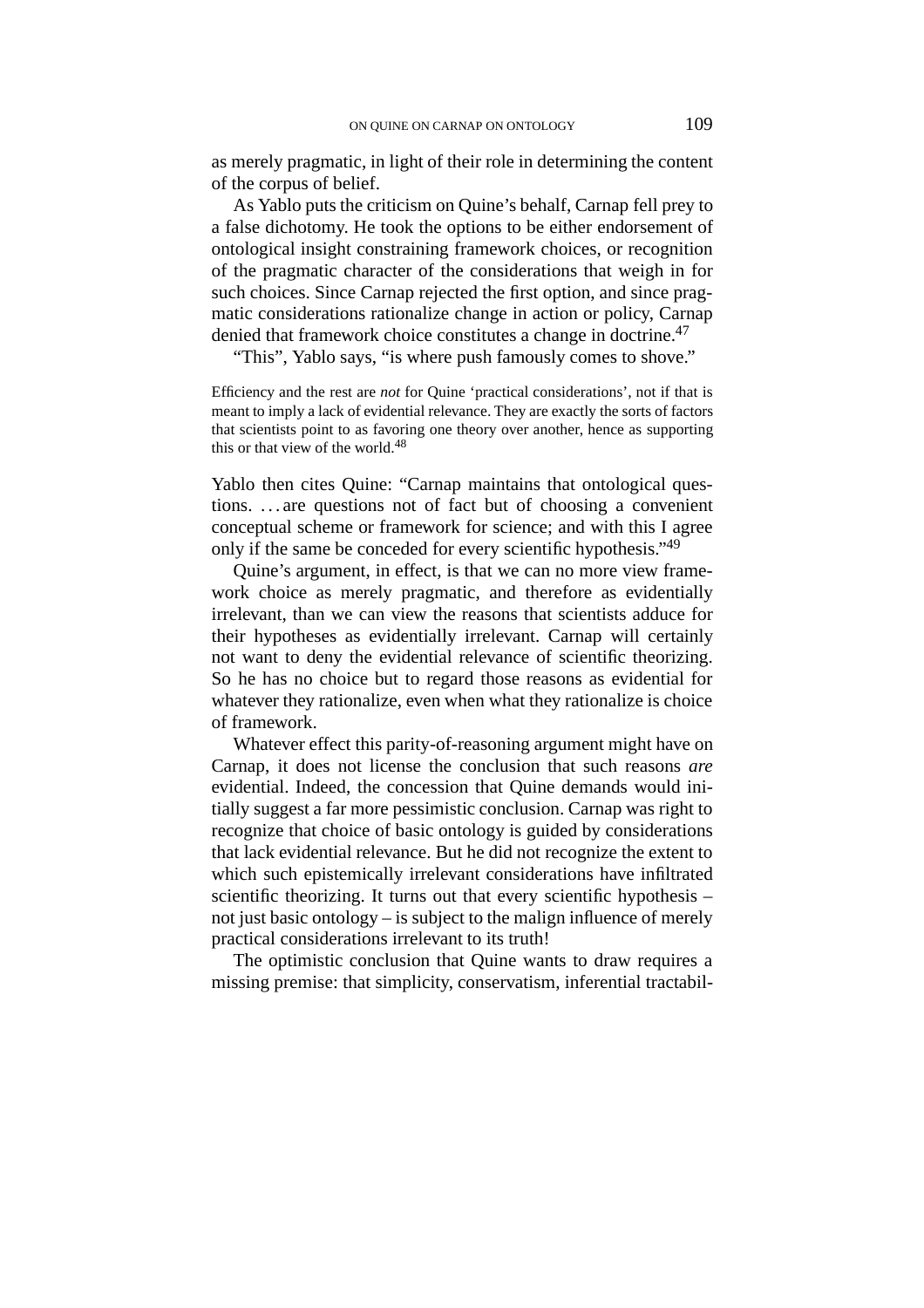ity, and the rest, *do* really increase the likelihood that the claims they are taken to support are true, whatever those claims might be. And one might be skeptical. Such considerations, after all, often wear their practical benefits on their sleeves: simple theories are easier to keep track of, conservatism indulges a kind of theoretical laziness, inferential tractability makes for easier derivation of consequences, and so on. As Yablo says, Quine will point out that these are the sort of factors that scientists point to as favoring one theory over another, "hence as supporting this or that view of the world." But this does nothing to determine whether the support in question is pragmatic or epistemic. Why should we not think that it is the practical benefits these considerations confer on the believer, not their relevance to the truth of the belief, that accounts for their role in determining scientific doctrine?

Quine will at this point appeal to his naturalism. He might ask us to consider what answering this question would require. Certainly the local evidence that might be appealed to in support of particular claims – calculation for the existence of primes, observation for the existence of brick houses, and the like – would be dismissed out of hand. For the question is precisely whether such supposed evidence really *is* evidence, rather than merely an elaborate game the playing of which is motivated by the practical benefits accruing to the players but unrelated to the truth. And it will do no good to reiterate the very considerations at issue – simplicity, conservatism, and so on – that motivate the playing. It is precisely the epistemic status of such considerations that is at stake. But nothing else figures into scientific theorizing itself. So the question could only be answered by conducting a super-scientific inquiry into the epistemic credentials of scientific method. And the dream of such an inquiry is what Quine insists must be renounced as a philosophical fantasy.<sup>50</sup>

So when Quine says that the reasons relevant to framework choice are evidential, he certainly does not mean to suggest that he has conducted such an inquiry, and reports the happy news that those reasons live up to their epistemic pretensions and so are not merely pragmatic. *That* application of the pragmatic/epistemic distinction, Quine would say, or at least should say, goes by the board with the naturalistic turn, since it presupposes a first-philosophical epistemological project that Quine rejects as incoherent.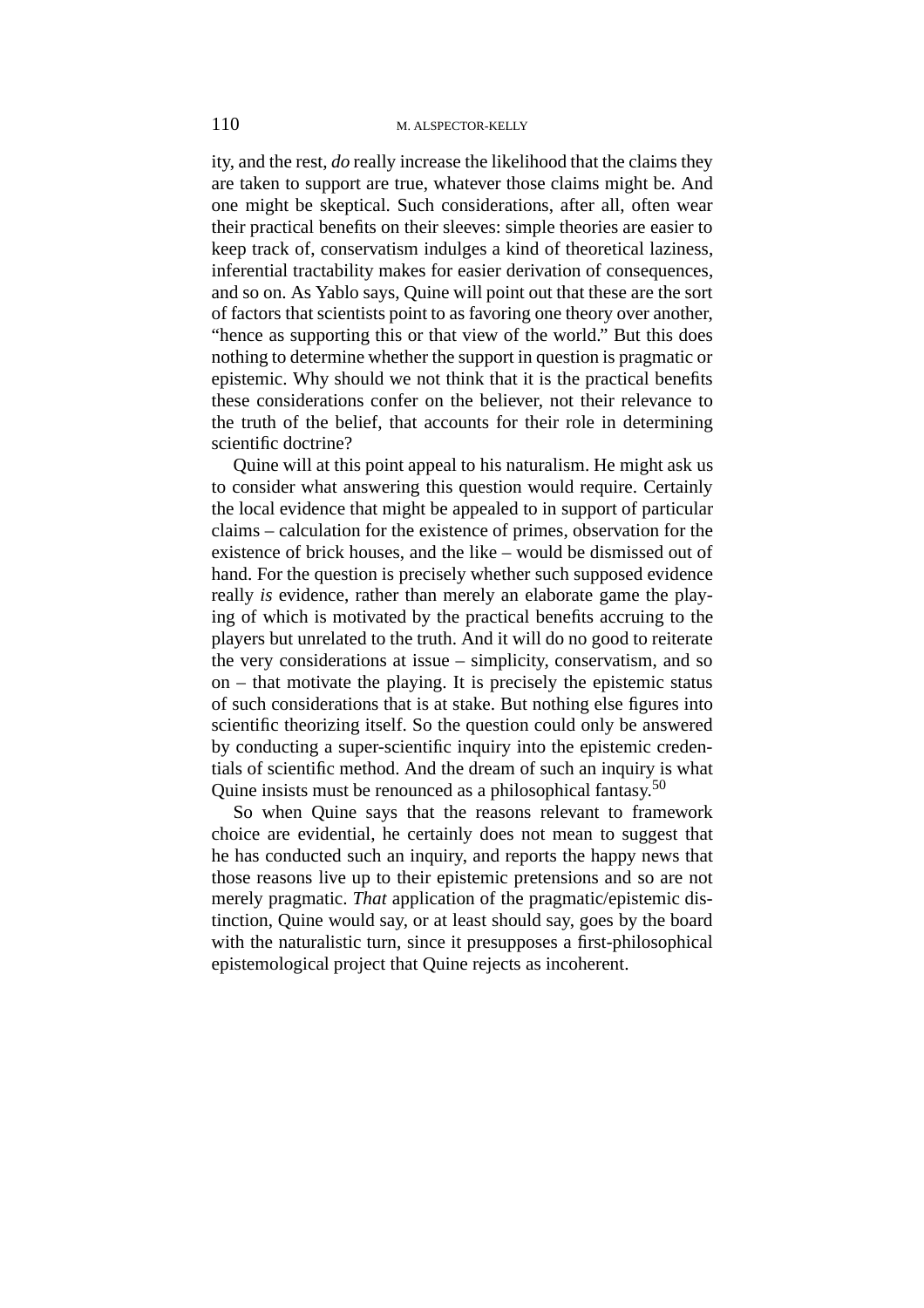Now back to Carnap. When Carnap said that the reasons relevant to framework choice are pragmatic, he certainly did not mean to suggest that *he* had conducted such an inquiry, and reports the *un*happy news that those reasons *failed* to live up to their epistemic pretensions and so are merely pragmatic. *That* application of the pragmatic/epistemic distinction, Carnap would say, or at least should say, goes by the board with the repudiation of the external question of existence.

The issue is whether a substantial part of scientific discourse – that part concerning numbers, say – amounts to a merely discursive game the playing of which is motivated on merely pragmatic grounds irrelevant to the truth of the asssertions made in play, or whether the "evidence" for existential assertions within the game is really evidence for the existence of the entities. And that is just a variant of the very external question concerning the fidelity of the framework as a whole to reality that Carnap rejected as unacceptably metaphysical on the basis of its detachment from, and irrelevance to, the empirical scientific endeavor.<sup>51</sup> Carnap was certainly not suggesting that the epistemic status of the framework itself, and therefore of the existentials within it, is sadly unresolved by the merely pragmatic considerations that determine whether the framework is adopted. His characterization of framework-choice as pragmatic was precisely meant to oppose the idea that any such external assessment of the legitimacy of the framework is possible. It even precludes an assessment of the reasons that govern framework choice as *merely* pragmatic and therefore inadequate from an external epistemological point of view.

Quine *did* call framework-choice epistemic, but only because he was emphasizing its role in the evolution of the corpus of belief. Carnap *did* call framework-choice pragmatic, but only because he was emphasizing the freedom of science to consider the virtues of such a choice unencumbered by metaphysical prejudice. Perhaps it would be more accurate to say on behalf of both that the pragmatic/epistemic distinction does not apply to the reasons that determine framework-choice, since its application would presuppose the legitmacy of a first-philosophical, non-empirical project that they both reject.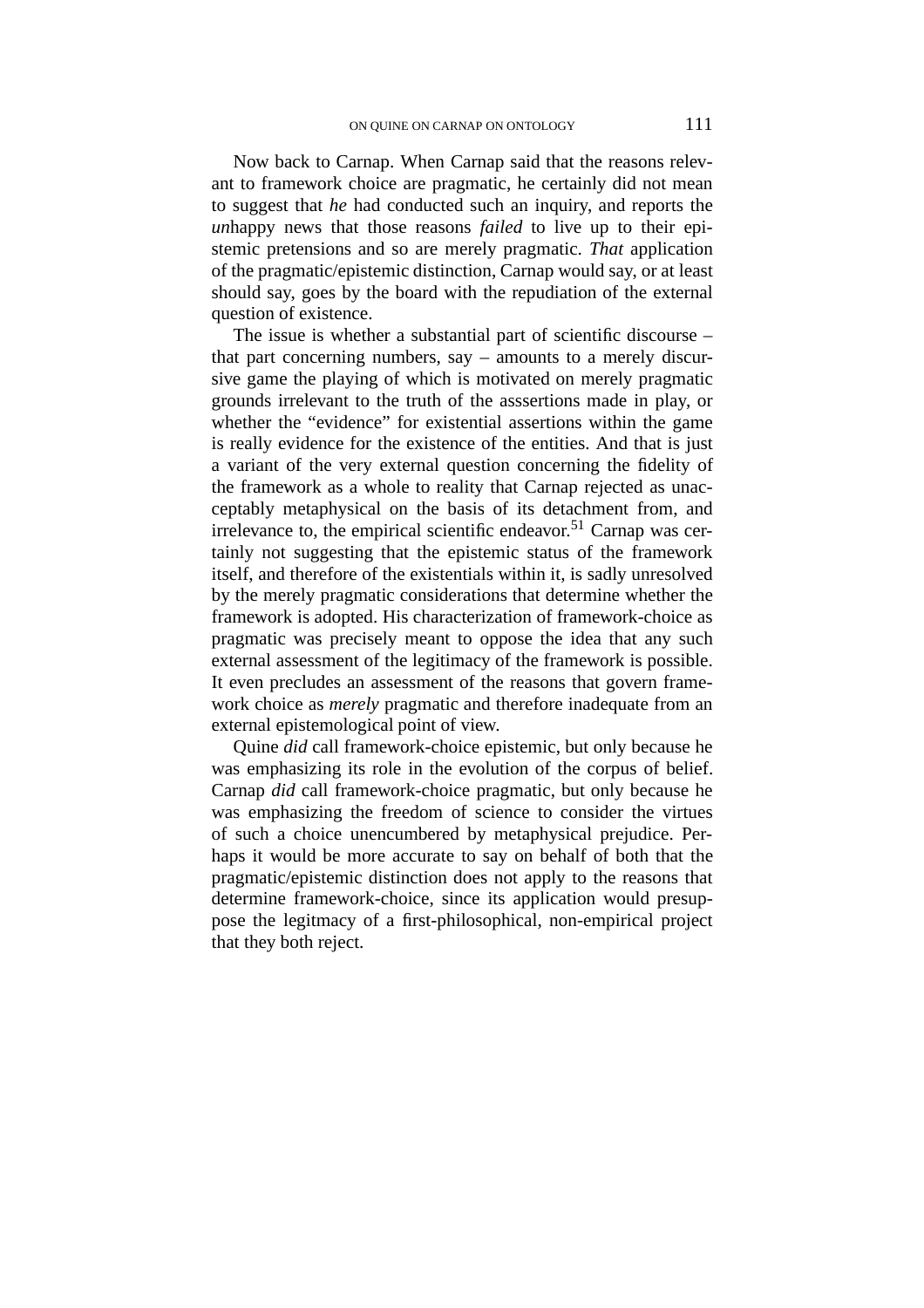But insofar as the pragmatic/epistemic distinction *is* forced on the reasons for framework-choice, I think it is Carnap's emphasis of the pragmatic dimension of such decision-making that looks more reasonable from the point of view of Quine's own naturalistic orientation. In calling those reasons epistemic, Quine is in danger of appearing to suggest that there must be something more to recommend such choices than the considerations that are typically appealed to in making them. In so doing, he threatens his own naturalism.

Quine, it seems, agreed.

[I]t is meaningless, I suggest, to inquire into the absolute correctness of a conceptual scheme as a mirror of reality. Our standard for appraising basic changes in conceptual scheme must be, not a realistic standard of correspondence to reality, but a pragmatic standard. Concepts are language, and the purpose of concepts and of language is efficiency in communication and prediction. Such is the ultimate duty of language, science, and philosophy, and it is in relation to that duty that a conceptual scheme has finally to be appraised.<sup>52</sup>

If this passage is to be read in a way that does not conflict with Quine's insistence that simplicity, conservatism, and so on are evidential and not merely pragmatic, then we should be equally charitable in our reading of Carnap when *he* says that such reasons are pragmatic while recognizing their impact on the corpus of belief. I suggest that we be charitable in our reading of both.

Carnap can be rightly accused of attempting to dodge ontological commitment only if 'ontological' and 'first-philosophical' are taken to be synonymous. Assuming with Quine that opposition to first philosophy does not invalidate the notion of ontological commitment, there is no real contradiction in maintaining that framework-choice is both evidential and pragmatic as Quine and Carnap intended these claims to be understood. It is evidential in the sense that it plays a legitmate role in determining what existentials we affirm and therefore what we believe there is. And it is pragmatic in the sense that it is not answerable to an independent investigation into the correspondence between framework (ontology, conceptual scheme) and reality, an inquiry both have rejected as intolerably first-philosophical. Carnap would no more need to deny that it is evidential in the former sense than Quine needs to deny than it is pragmatic in the latter sense.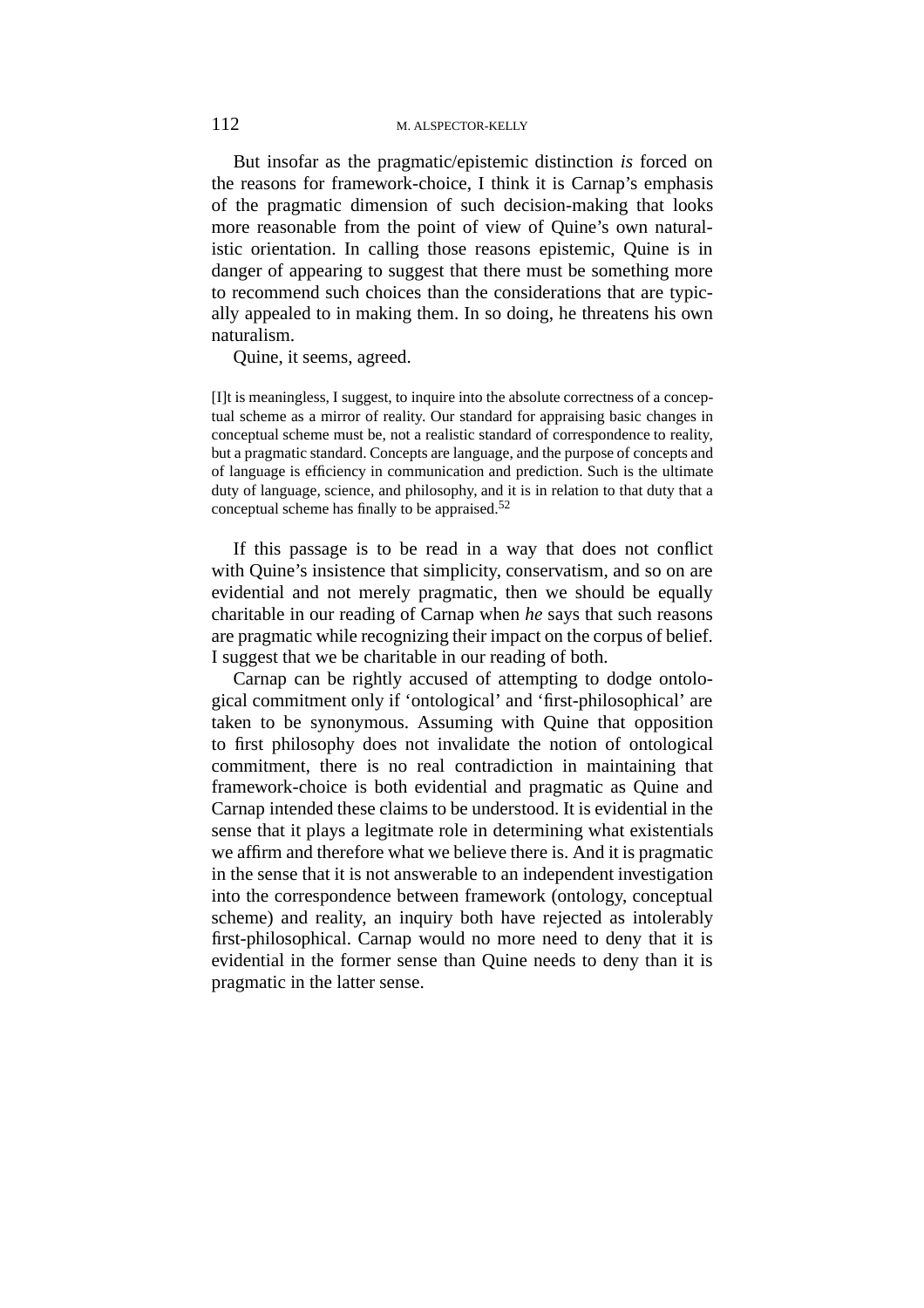Notwithstanding their apparent disagreement over the status of framework-choice, I suggest that Quine's naturalistic reorientation of ontological issues and Carnap's repudiation of external questions are the same basic maneuver: the repudiation of the first-philosophical pretensions of traditional metaphysics and epistemology and the determination to protect the freedom of scientific inquiry from metaphysical prejudice masked as ontological insight. We will soon find reinforcement for discerning this common ground between them.

#### VII. NATURALISM AND THE NOMINALIST PROJECT

Carnap commented on Quine and Goodman's nominalist project in *Meaning and Necessity*:

I agree, of course, with Quine that the problem of "Nominalism" as he interprets it is a meaningful problem; it is the question of whether all natural science can be expressed in a "nominalistic" language, that is, one containing only individual variables whose values are concrete objects, not classes, properties, and the like. However, I am doubtful whether it is advisable to transfer to this new problem in logic or semantics the label "nominalism" which stems from an old metaphysical problem.<sup>53</sup>

Carnap explained his dissatisfaction with such terms as 'nominalism', 'ontology', and 'ontological commitment' in the same section. "I should prefer," he said, "not to use the word '*ontology*' for the recognition of entities by the admission of variables. This use seems to me to be at least misleading; it might be understood as implying that the decision to use certain kinds of variables must be based on ontological, metaphysical convictions."<sup>54</sup> The sort of convictions he had in mind are those that motivated Quine and Goodman's nominalist project. Carnap endorsed the project itself,  $55$  but only so long as the play of such convictions is barred from the scene.

As I mentioned earlier, Quine himself gave up the project, convinced that it cannot be completed. But, more importantly, he also renounced the philosophical intuition that he and Goodman had expressed as their reason for pursuit of the project.<sup>56</sup> At least he did so officially, although he has always surveyed the difficulties attending the nominalist project with regret. But such sentiment plays no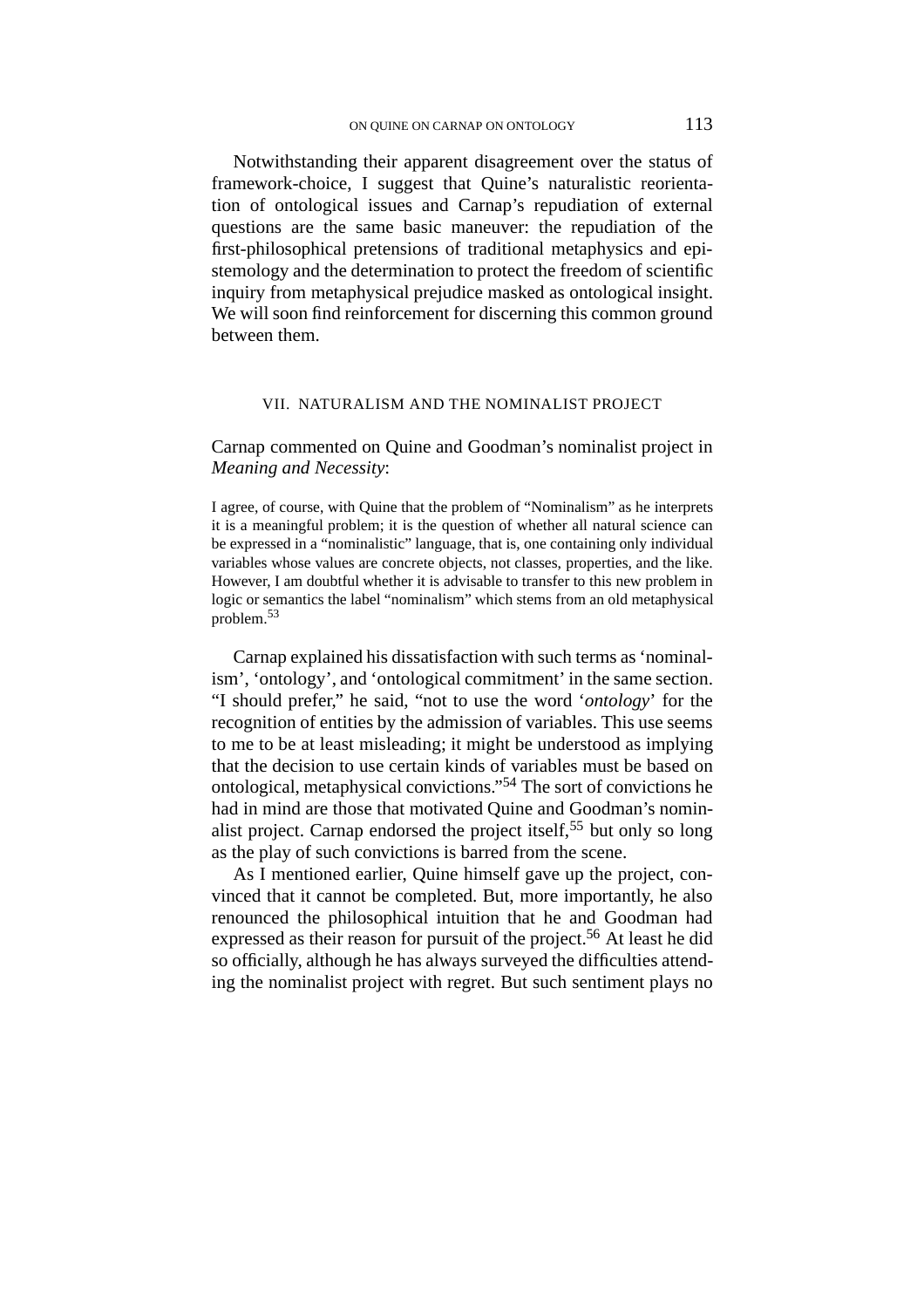role in the process by which Quine has told us that we are to determine our ontological commitments. Instead of asking, first, what there really is or could really be, and then shaping scientific doctrine in order to conform to that determination, we first ask what the best scientific doctrine is to date, and then determine what that doctrine says there is by asking what entities must exist for it to be true. The first move is naturalism. Scientific inquiry being the best, and indeed the only, epistemological game in town, we can do no better than endorse its results with no more reservation than scientific fallibility in general allows. The second move is the application of his criterion of ontological commitment.57

Quine described the nominalist project within this naturalistic orientation as follows.

As a thesis in the philosophy of science, nominalism can be formulated thus: it is possible to set up a nominalistic language in which all of natural science can be expressed. The nominalist, so interpreted, claims that a language adequate to all scientific purposes can be framed in such a way that its variables admit only of concrete objects, individuals, as values – hence only proper names of concrete objects as substituends.<sup>58</sup>

This thesis, and the corresponding nominalist project, is what Carnap said is meaningful and worth pursuing. It concerns, as Carnap said, whether natural science can be expressed in a nominalistic language. If *this* is what the nominalistic thesis comes to "as a thesis in the philosophy of science", then Carnap would be perfectly happy with it. What he objected to was Quine and Goodman's suggestion that the project is reasonably motivated by a prior *existential* conviction that "[a]ny system that countenances abstract entities . . . [is] unsatisfactory as a final philosophy."

Quine now agrees that the answer to the question whether we are to believe in the existence of abstract entities is one to which we come as a product of this process, not a constraint on it in light of philosophical intuition. And he concedes that this naturalistic rendering of nominalism undermines his and Goodman's earlier declaration of nominalistic insight.

[T]he question whether to treat [a word] as a term is the question whether to give it general access to positions appropriate to general terms . . . . Whether to do so may reasonably be decided by considerations of systematic efficacy, utility for theory. But if nominalism and realism are to be adjudicated on such grounds,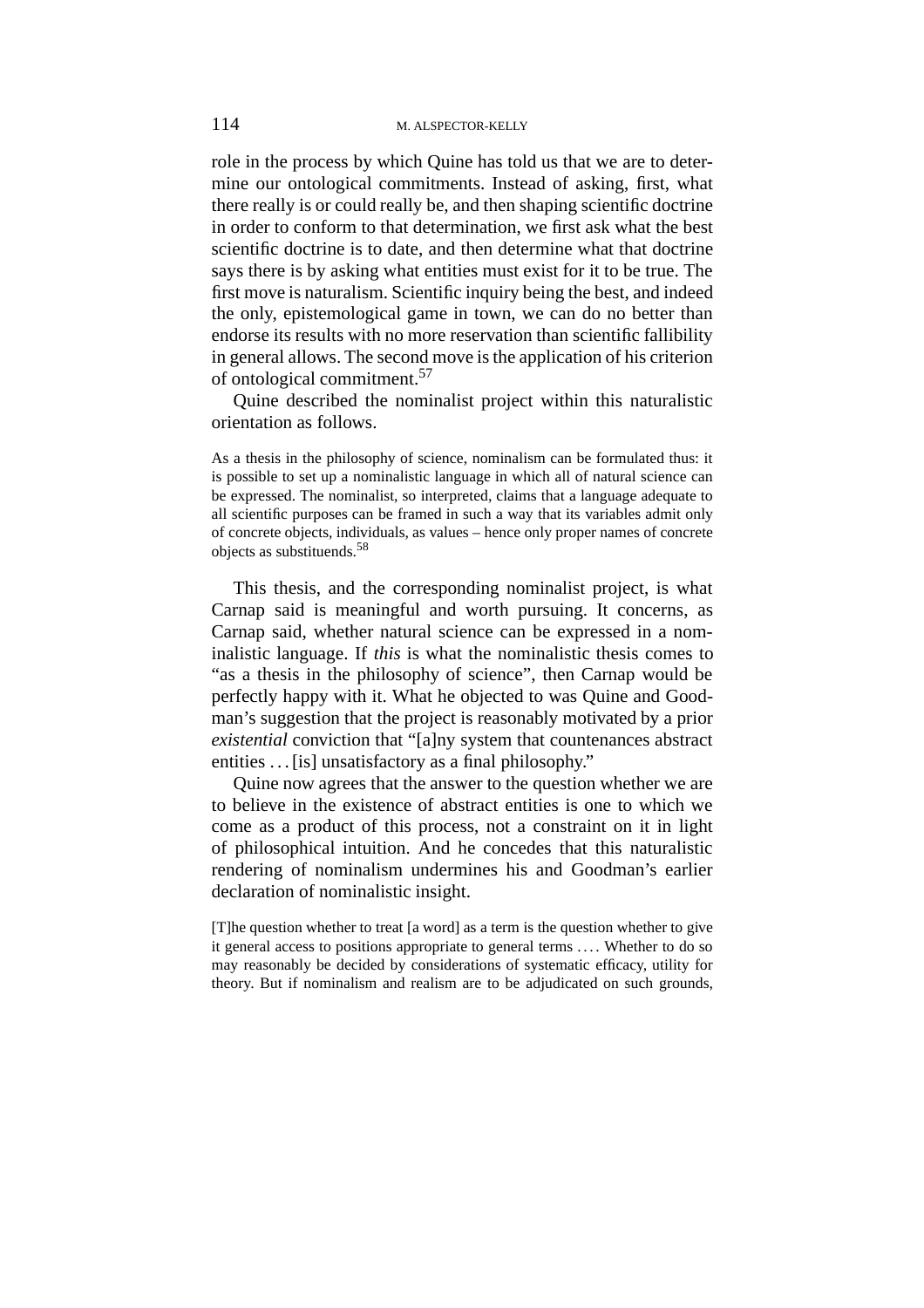nominalism's claims dwindle. The reason for admitting numbers as objects is precisely their efficacy in organizing and expediting the sciences.59

Carnap was right to reject first philosophy, Quine thought, but Carnap's pathetic attempt to dodge ontological commitment is quite unnecessary now that Quine has shown that ontological questions of existence can find a home in the naturalistic framework. Quine did not consider the revival of ontological inquiry in naturalistic guise to be a reversion to traditional metaphysics because he did not consider the first-philosophical aspect of ontology to be essential to it. As he said in "On What There Is", he is after all "no champion of traditional metaphysics."60 But he had not really given new meaning to terms like 'ontology' since "the sense in which I use this crusty old word was nuclear to its usage all along."61

But Carnap was not trying to dodge ontological commitment to abstracta. Quine's interpretation of Carnap's view of ontological existentials – that they are analytic shadows in the object language of metalinguistic attributions of syntactic structure – originates in a misconception of Carnap's intent. And this opens the possibility that the remaining dispute between them was merely verbal. Unlike Quine, Carnap felt that the terms 'ontology', 'nominalism' and so on are so closely wedded to the first-philosophical metaphysical project that to suggest that ontological issues somehow survive the naturalistic turn is seriously misleading.<sup>62</sup> But their difference of opinion as to the recommended use of these terms only reflects their distinct rhetorical circumstances. No significant disagreement with respect to what happens to first-philosophical metaphysics, and how existential queries are answered, appears to remain.

Carnap himself always suspected that their dispute over ontological issues might be merely verbal.63 After all, Quine *echoed* Carnap's plea for tolerance of frameworks (or ontologies): "The question what ontology actually to adopt", Quine said in "On What There Is", "still stands open, and the obvious counsel is tolerance and an experimental spirit."64

Carnap was very encouraged by this comment. In a letter to Quine, he suggested that they had independently come to the same position on ontological issues.

I read with great interest your paper "On What There Is". I was very glad to find at the end your plea for "tolerance and experimental spirit". This is exactly the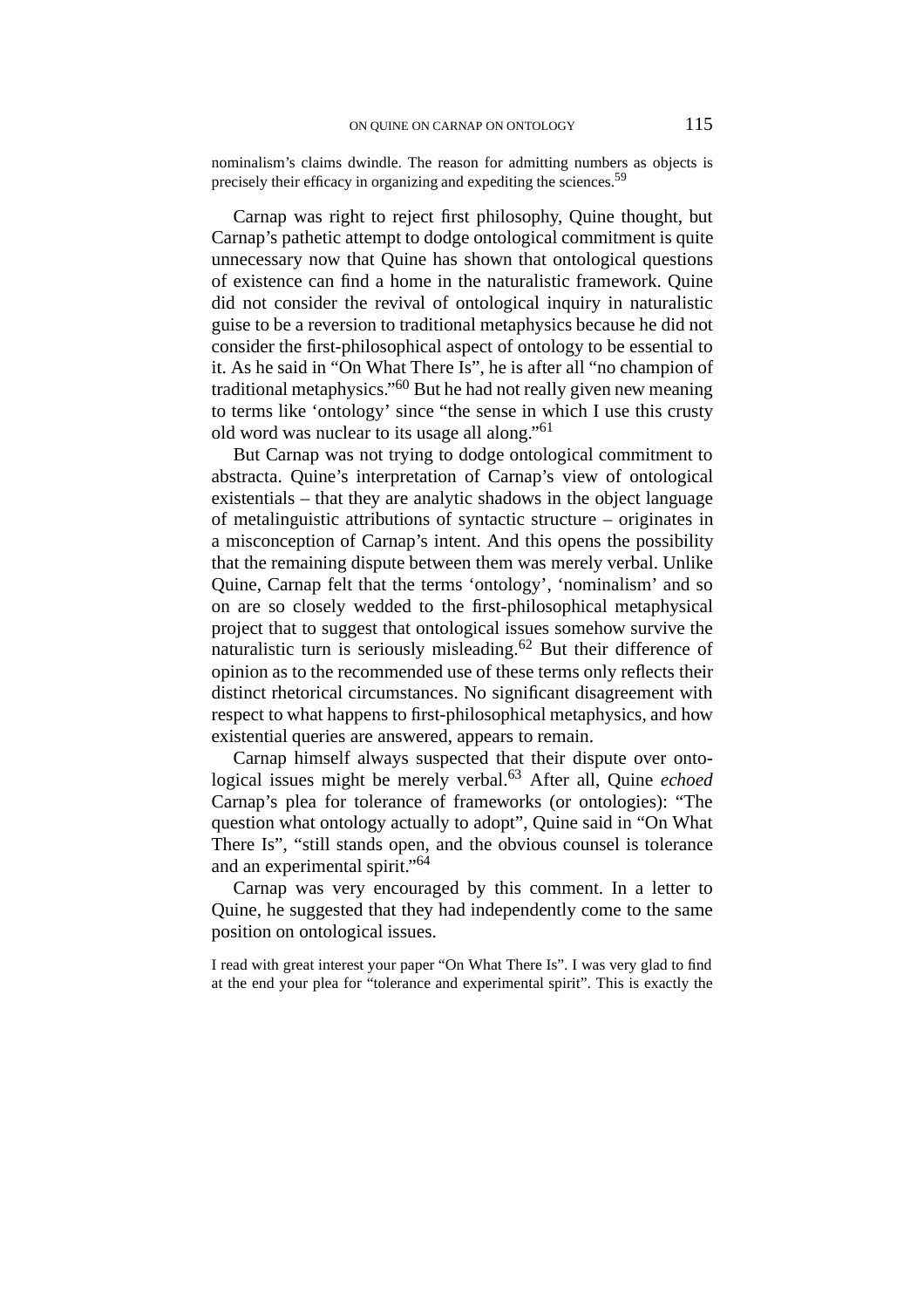same attitude for which I plead in my paper (and which I expressed almost in the same terms, even before having read yours).<sup>65</sup>

Carnap was enthusiastic enough to cite Quine's comment directly in  $ESO<sup>66</sup>$  and allude to it later in his autobiography.<sup>67</sup> He was, I think, mystified by Quine's adamant opposition to his views; and perhaps he was right to be so.

The attitude toward ontological questions of existence that Quine and Carnap may well have shared is not, however, standardly taken to be Quine's contribution. Quine and Goodman's rejection of any system that countenances abstract entities as "unsatisfactory as a final philosophy" was echoed recently by Hartry Field. Field also denies "that it is legitimate to use terms that purport to refer to such entities, or variables that purport to range over such entities, in our ultimate account of what the world is really like."68 But since he is committed to scientific doctrine as telling us what the world really *is* like, and since the latter doctrine, as it stands, includes abstract existentials, Field needs to show that scientific doctrine can be rewritten without quantification over abstracta in order to avoid what he calls "intellectual doublethink."<sup>69</sup>

Carnap would object to Field's suggestion that we are reasonably motivated to explore the nominalist project in light of a prior conviction as to what there is and therefore that demonstration of the dispensability of abstracta constitutes an *argument* in favour of that prior conviction. Quine's renunciation of his and Goodman's earlier declaration of philosophical insight suggests that he would share Carnap's rejection of the sort of conviction that motivates Field, even while Field ascribes to Quine the recognition of the role of dispensability arguments in defending such convictions. And Field is not alone. Dispensability arguments are now standard weapons in the defense of various ontological convictions, and Quine is typically praised for advocating their use.

Suppose that Quine does share Carnap's repudiation of traditional metaphysics, understood as the influence of prior ontological convictions on our attitude to, and interpretation of, scientific doctrine. Then it appears that his misinterpretation of Carnap's position resulted in his overemphasizing the continuity of metaphysics in its classical and modern guise. This in turn led to misinterpretation of his own attitude toward the fate of traditional metaphysics: instead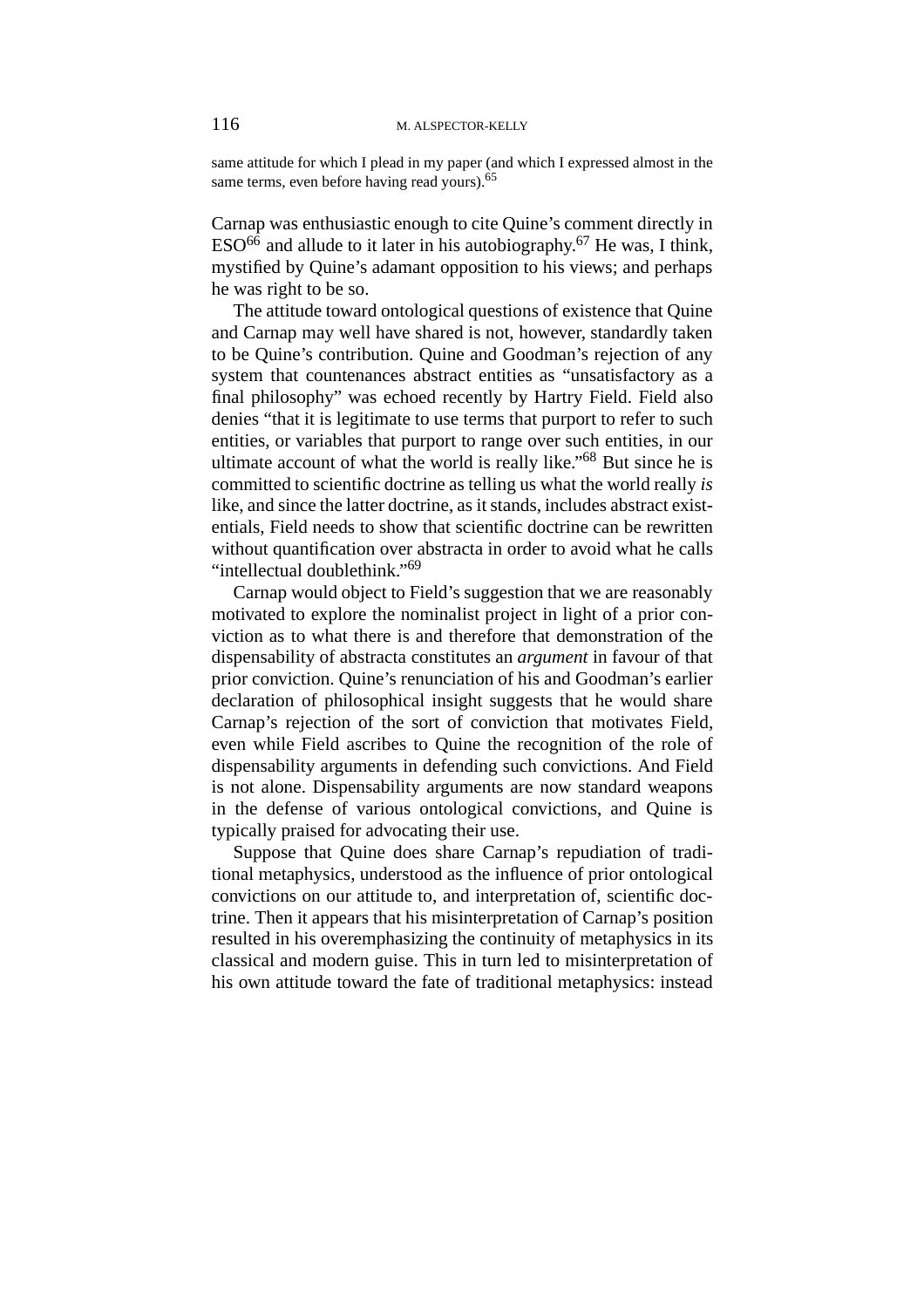of rejecting such prior convictions as irrelevant to the development of scientific doctrine, he is seen to have provided the means by which such convictions can be defended, namely, by the proffering of dispensability arguments. If this is right, then Quine's misinterpretation of his mentor's position on ontology condemned his own to being misunderstood because of his preoccupation with the one issue – the cogency of the analytic/synthetic distinction – that separated them. A tragic play of misunderstanding would then appear to have taken place at the center of the transition from positivist to post-positivist analytic philosophy, one which persists in the current perception of Quine as having rescued ontological inquiry from Carnap's anti-metaphysical dogmatism.

#### **NOTES**

<sup>1</sup> *The Ways of Paradox and Other Essays*, Revised and Enlarged Edition (Cambridge: Harvard University Press, 1966), p. 203.

<sup>2</sup> *Revue Internationale de Philosophie* 4 (1950), pp. 20–40, revised and reprinted as Supplement A in Rudolf Carnap, *Meaning and Necessity: A Study in Semantics and Modal Logic*, 2nd Ed. (Chicago: University of Chicago Press, 1956). Subsequent references are to the latter.

<sup>3</sup> W.V. Quine and Nelson Goodman, "Steps Toward a Constructive Nominalism", *Journal of Symbolic Logic* 12 (1947).

<sup>4</sup> "W.V. Quine was the first to recognize the importance of the introduction of variables as indicating the acceptance of entities." ESO, fn. 3, p. 214.

<sup>5</sup> "Internal questions and possible answers to them are formulated with the help of the new forms of expressions. The answers may be found either by purely logical methods or by empirical methods, depending upon whether the framework is a logical or factual one. An external question is of a problematic character which is in need of closer examination." ESO, p. 206.

<sup>6</sup> See "Two Dogmas of Empiricism", in Quine, *From a Logical Point of View*, 2nd Ed. (Cambridge: Harvard University Press, 1953), p. 46.

<sup>7</sup> "Consider the question whether to countenance classes as entities. This, as I have argued elsewhere, is the question whether to quantify with respect to variables which take classes as values. Now Carnap has maintained that this is a question not of matters of fact but of choosing a convenient language form, a convenient conceptual scheme or framework for science. With this I agree, but only on the proviso that the same be conceded regarding scientific hypotheses generally. Carnap has recognized that he is able to preserve a double standard for ontological questions and scientific hypotheses only by assuming an absolute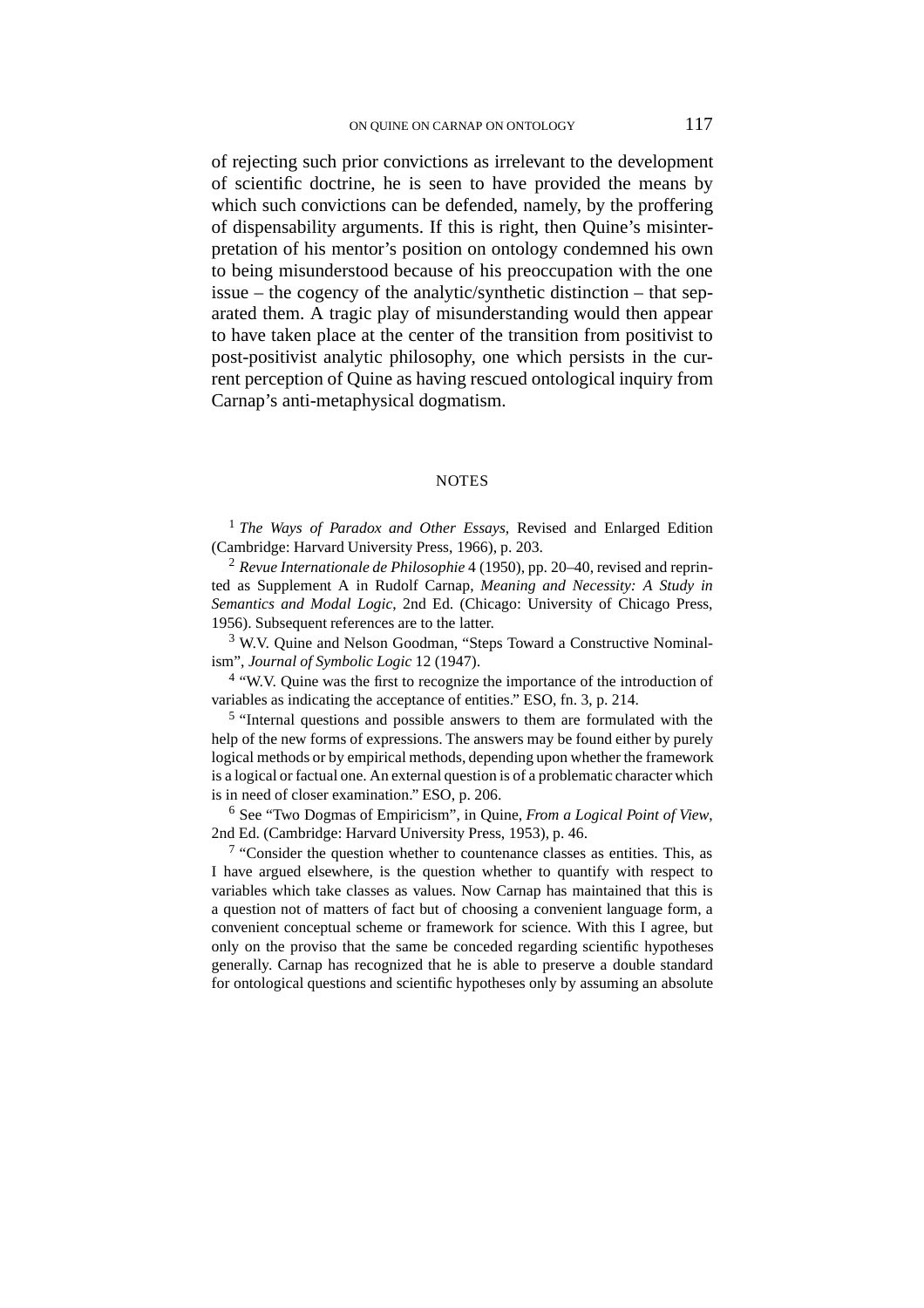distinction between the analytic and the synthetic; and I need not say again that this is a distinction I reject." Quine, "Two Dogmas of Empiricism", p. 45.

<sup>8</sup> "Carnap, Lewis, and others take a pragmatic stand on the question of choosing between language forms, scientific frameworks; but their pragmatism leaves off at the imagined boundary between the analytic and the synthetic. In repudiating such a boundary I espouse a more thorough pragmatism." Quine, "Two Dogmas of Empiricism", p. 46.

<sup>9</sup> London: Kegan Paul Trench, Trubner & Co., 1937, esp. Part V, "Philosophy and Syntax". (English translation and revision of *Logische Syntax der Sprache*, originally published in 1934.)

<sup>10</sup> Carnap, *The Logical Syntax of Language*, pp. 294–295.

<sup>11</sup> Carnap, *The Logical Syntax of Language*, Part V.

 $12$  "What typifies the metaphysical cases is rather, according to an early doctrine of Carnap's, the use of category words, or *Allwörter*. It is meaningful to ask whether there are prime numbers between 10 and 20, but meaningless to ask in general whether there are numbers . . . ." Quine, "Existence and Quantification", in his *Ontological Relativity and Other Essays* (New York: Columbia University Press, 1969), p. 91.

<sup>13</sup> "If I understand correctly, Carnap accepts my standard for judging whether a given theory accepts given alleged entities. The test is whether the variables of quantification have to include those entities in their range in order to make the theory true. Allow, of course, for a shudder between the word 'ontological' and the word 'commitment'." Quine, "On Carnap's Views of Ontology", p. 206.

<sup>14</sup> "As seen, we can go far with physical objects. They are not, however, known to suffice . . . we do need to add *abstract* objects, if we are to accommodate science as currently constituted . . . . Our tentative ontology for science, our tentative range of values for the variables of quantification, comes therefore to this: physical objects, classes of them, classes in turn of the elements of this combined domain, and so on up." Quine, "Scope and Language of Science", in *Ways of Paradox and Other Essays*, p. 244.

<sup>15</sup> "We find philosophers allowing themselves not only abstract terms but even pretty unmistakable quantifications over abstract objects . . . and still blandly disavowing, within the paragraph, any claim that there are such objects . . . . In our canonical notation of quantification, then, we find the restoration of law and order." Quine, *Word and Object*, pp. 241–242.

<sup>16</sup> Quine, *Word and Object*, p. 275.

<sup>17</sup> Quine, *Word and Object*, p. 275.

<sup>18</sup> "In the foregoing paragraphs it has been urged that general terms have the virtue . . . of letting us avoid or at least postpone the recognition of abstract entities as values of our variables of quantification. Some logicians, however, attach little value to such avoidance or postponement. This attitude might be explained in some cases by a Platonic predilection for abstract objects; not so in other cases, however, notably Carnap's. His attitude is rather that quantification over abstract objects is a linguistic convention devoid of ontological commitment; see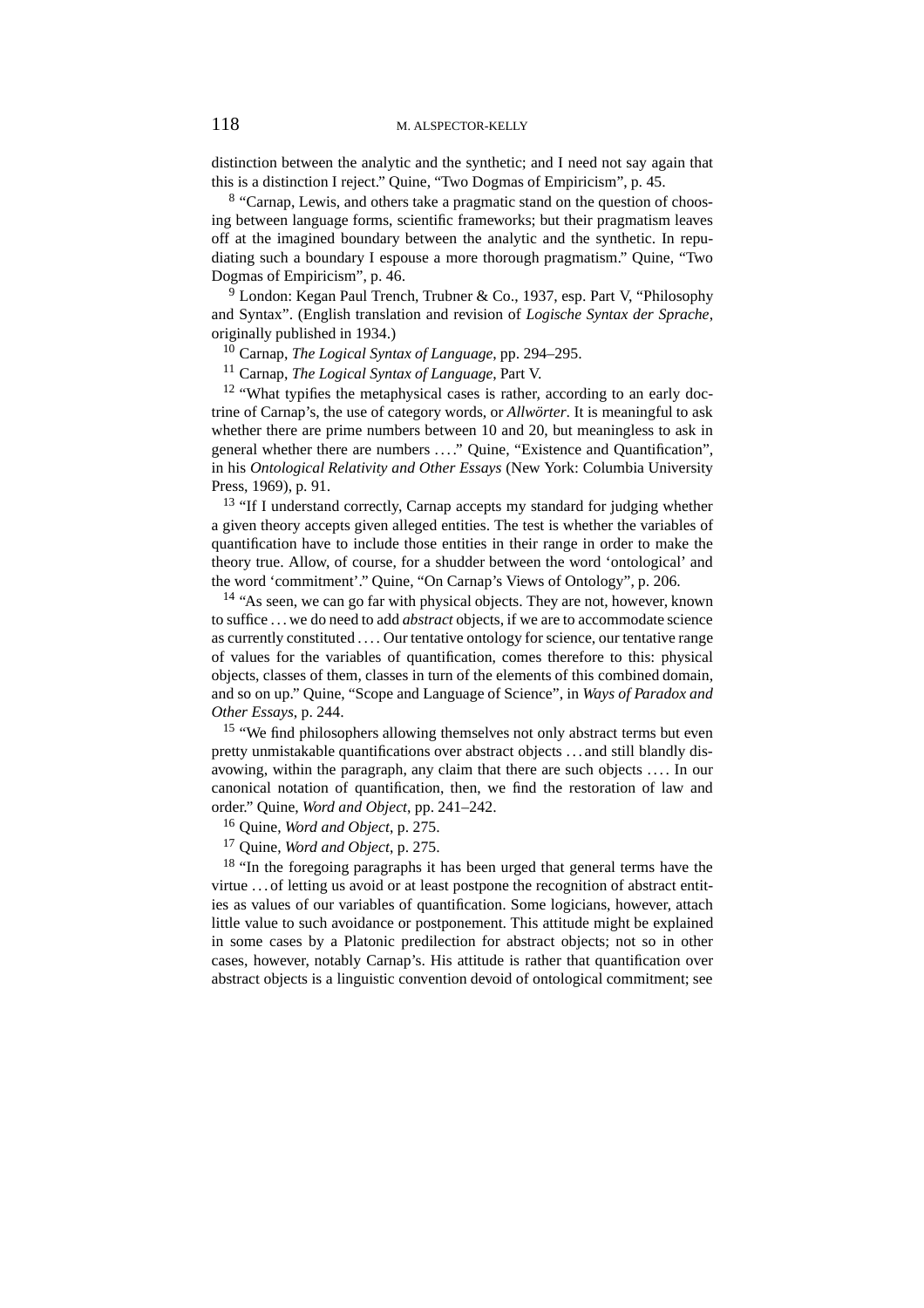his 'Empiricism, semantics, and ontology'." Quine, *Methods of Logic*, 3rd Ed. (New York: Holt, Reinhart and Winston, 1972), p. 221. One can well imagine what Quine – for whom ontological commitment just *is* a matter of what one quantifies over – would think of this attitude.

<sup>19</sup> Quine, *Word and Object*, pp. 271–273.

<sup>20</sup> Quine, *Word and Object*, p. 272.

 $21$  "Even the question whether there are classes, or whether there are physical objects, becomes a subclass question if our language uses a single style of variables to range over both sorts of entities. Whether the statement that there are physical objects and the statement that there are black swans should be put on the same side of the dichotomy, or on opposite sides, comes to depend on the rather trivial consideration of whether we use one style of variables or two for physical objects and classes." Quine, "On Carnap's Views on Ontology", p. 208.

<sup>22</sup> Quine, "On Carnap's Views on Ontology", p. 211.

<sup>23</sup> "Some Preliminaries to Ontology", *Journal of Philosophical Logic* 5 (1976), pp. 457–474.

<sup>24</sup> "Carnap and Quine: Internal and External Questions", *Erkenntnis* 42 (1995), pp. 41–64.

<sup>25</sup> "Does Ontology Rest on a Mistake?", *Aristotelian Society Supplementary Volume* 1998, pp. 229–262.

<sup>26</sup> Haack, "Some Preliminaries to Ontology", p. 463.

 $27$  ESO, p. 208.

<sup>28</sup> Yablo, "Does Ontology Rest on a Mistake?", p. 238.

<sup>29</sup> Rudolf Carnap, "Intellectual Autobiography", in *The Philosophy of Rudolf Carnap* (Vol. XI of *The Library of Living Philosophers*), Paul Arthur Schilpp, ed. (La Salle: Open Court, 1963), p. 65.

<sup>30</sup> Carnap, "Intellectual Autobiography", p. 65.

<sup>31</sup> W.V. Quine and Nelson Goodman, "Steps Toward a Constructive Nominalism", p. 105.

<sup>32</sup> Quine and Goodman, p. 105.

<sup>33</sup> Quine and Goodman, p. 105.

 $34$  Quine and Goodman, p. 106. They continue: "It is fortified, moreover, by certain *a posteriori* considerations." It would seem that the preceding intuition is *a priori*. And, since Quine is a co-author, it is not analytic. It is also worth noting an indication that their distaste for abstracta has empiricist origins: "[E]ven when a brand of empiricism is maintained which acknowledges repeatable sensory qualities as well as sensory events, the philosophy of mathematics still faces essentially the same problem that it does when all universals are abandoned. Mere sensory qualities afford no adequate basis for the unlimited universe of numbers, functions, and other classes claimed as values of the variables of classical mathematics" (pp. 105–106).

<sup>35</sup> ESO, p. 205.

<sup>36</sup> ESO, p. 205.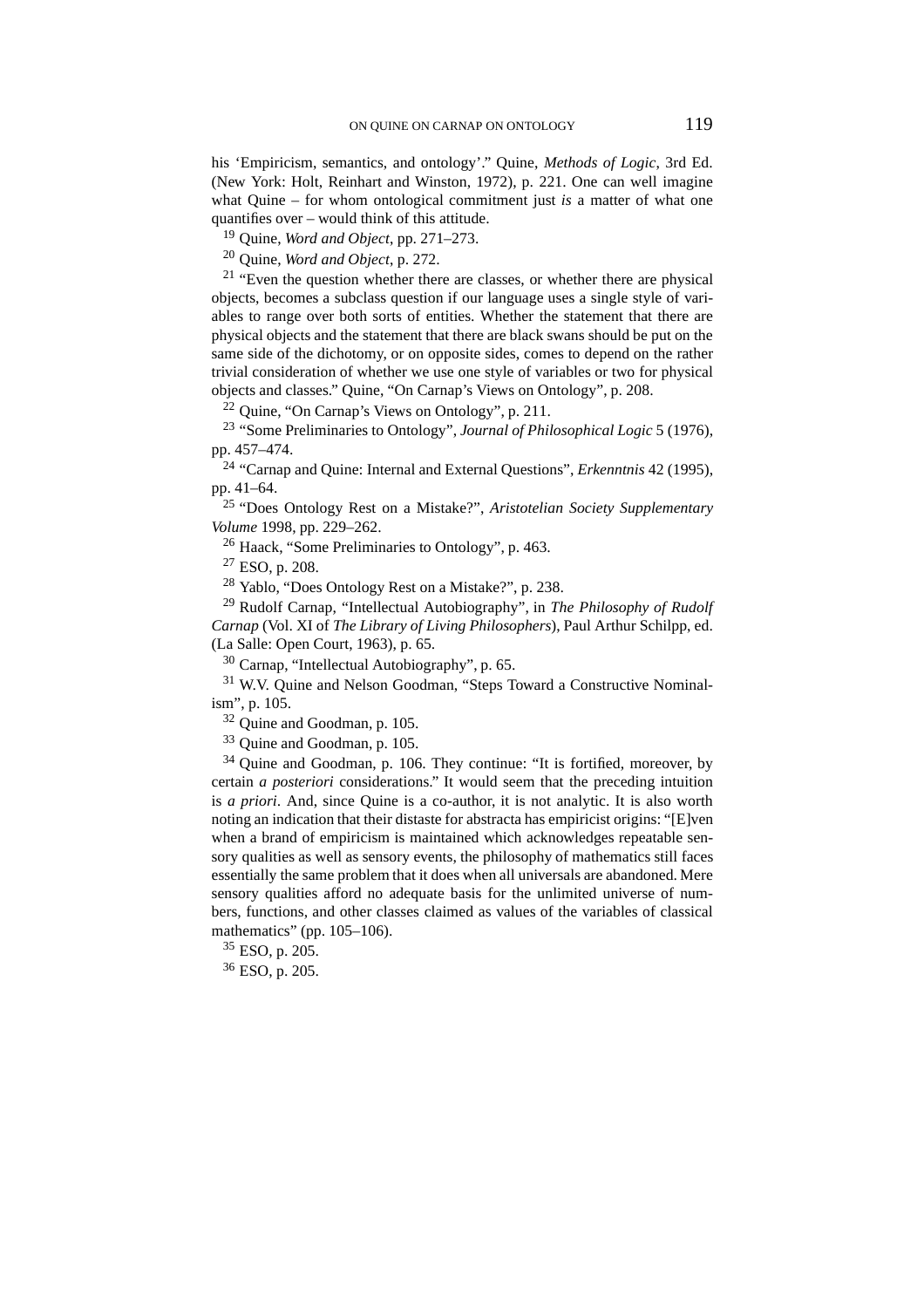<sup>37</sup> ESO, p. 205.

 $38$  "It is hoped that the clarification of the issue will be useful to those who would like to accept abstract entities in their work in mathematics, semantics, or any other field; it may help them to overcome nominalistic scruples." ESO, pp. 205–206.

<sup>39</sup> Carnap, "Intellectual Autobiography", p. 66.

<sup>40</sup> Carnap, "Intellectual Autobiography", p. 65.

<sup>41</sup> ESO, p. 221.

 $42$  "Many philosophers regard a question of this kind [whether to admit a framework] as an ontological question which must be raised and answered *before* the introduction of the new language forms." ESO, p. 214.

 $43$  ESO, p. 217.

<sup>44</sup> "Here is an important question which you must answer in order to make your conception clearly understandable: What is the nature of questions like: 'Are there classes (properties, propositions, real numbers, etc.)?' and of the true answers to them? You call them ontological & even frankly metaphysical. I suppose this means you regard them neither as analytic (purely logical) nor as empirical. Are they then synthetic *a priori*, so that you abandon empiricism? Or what else? More specifically, what is the method of establishing their truth? Supposedly neither purely log. analysis nor the scientific method of confirmation by observation. Perhaps Kant's transcendental analysis or Husserl's 'Wesensschau'?" *Dear Carnap, Dear Van: The Quine-Carnap Correspondence and Related Work*, Richard Creath, ed. (Berkeley: University of California Press, 1990), Carnap to Quine, 1945-10-23, p. 387. Quine responded that he was "not satisfied that a clear general distinction has yet been drawn between analytic and synthetic." Creath, *Dear Carnap, Dear Van*, Quine to Carnap, 1947-5-1, p. 409. But this is beside the point of Carnap's question. Carnap was worried that calling such issues ontological "and even frankly metaphysical" looks like an endorsement of synthetic *a priori*, first-philosophical inquiry, and he wanted to know if this was what Quine took himself to be doing. If Quine had assured Carnap that he did not mean to suggest that the synthetic *a priori* metaphysical project should be reinstated, instead of focusing his sights on Carnap's mention of analyticity, perhaps reconciliation between them would have ensued.

- <sup>45</sup> ESO, p. 214.
- <sup>46</sup> ESO, p. 214.
- <sup>47</sup> Yablo, "Does Ontology Rest on a Mistake?", p. 239.
- <sup>48</sup> Yablo, "Does Ontology Rest on a Mistake?", p. 239.
- <sup>49</sup> Quine, "On Carnap's Views of Ontology", p. 211.

 $50$  "To call a posit a posit is not to patronize it .... Nor let us look down on the standpoint of the theory as make-believe .... What reality is like is the business of scientists, in the broadest sense, painstakingly to surmise; and what there is, what is real, is part of that question. The question how we know what there is is simply part of the question . . . of the evidence for truth about the world. The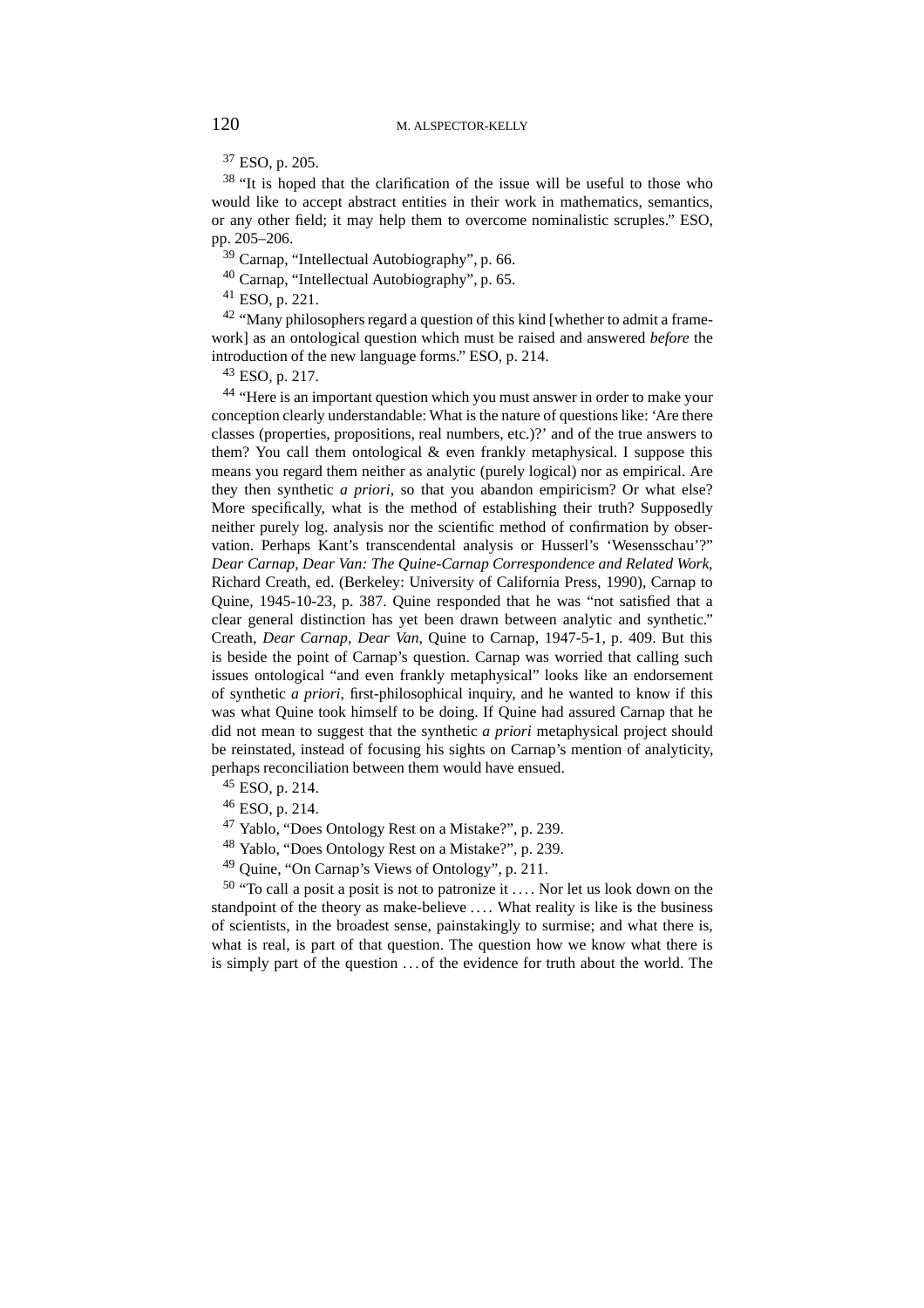last arbiter is so-called scientific method, however amorphous." Quine, *Word and Object*, pp. 22–23.

<sup>51</sup> "I maintained that what was needed for science was merely the acceptance of a realistic language, but that the thesis of the reality of the external world was an empty addition to the system of science." Carnap, "Intellectual Autobiography", p. 46.

<sup>52</sup> Quine, "Identity, Ostension and Hypostasis", *From a Logical Point of View*, p. 79.

<sup>53</sup> Carnap, *Meaning and Necessity*, p. 43.

<sup>54</sup> Carnap, *Meaning and Necessity*, p. 43.

<sup>55</sup> "It would be important to investigate what can and what cannot be expressed in a nominalistic language of a specified form, and, in particular, whether and how sentences of certain kinds containing abstract variables are translatable into sentences of the nominalistic language. Interesting results have emerged from investigations by Quine, Tarski, Goodman, Richard Martin, and others." Carnap, "Replies and Systematic Expositions", in Schilpp, *The Philosophy of Rudolf Carnap*, p. 872.

<sup>56</sup> "True, my 1947 paper with Goodman opened on a nominalist declaration; readers cannot be blamed [for assuming that Quine was always a nominalist]. For consistency with my general attitude early and late, that sentence needs demotion to the status of a mere statement of conditions for the construction in hand." Quine, *Word and Object*, p. 243, fn 5.

<sup>57</sup> See, for example, "Existence and Quantification".

<sup>58</sup> Quine, "Designation and Existence", *Journal of Philosophy* 36 (1939), pp. 701–709.

<sup>59</sup> Quine, *Word and Object*, pp. 236–237. "Steps Toward a Constructive Nominalism" was published eight years *after* "Designation and Existence". Quine seems not to have yet recognized the "dwindling" role of intuition in naturalized ontology when he co-authored "Steps".

<sup>60</sup> Quine, "On Carnap's Views of Ontology", p. 204.

<sup>61</sup> Quine, "On Carnap's Views of Ontology", p. 204.

 $62$  "Your word 'ontology' definitely suggests Ib [the sense of 'exist' in its nonscientific, metaphysical sense]. If you do not mean this, I should advise strongly against its use. Or, at the least, you should add a remark to the effect that it is meant in the sense of Ia [use of 'exist' in its ordinary, scientific sense] . . . ." Creath, *Dear Carnap, Dear Van*, Carnap to Quine, 1945-10-12, p. 385.

<sup>63</sup> "Quine has repeatedly pointed out the important fact that, if we wish to find out what kind of entities somebody recognizes, we have to look more at the variables he uses than the closed compound expressions . . . I am essentially in agreement ...But ...I wish to indicate a doubt concerning Quine's *formulation*; I am not quite clear whether the point raised is not perhaps of a merely terminological nature." Carnap, *Meaning and Necessity*, p. 42.

<sup>64</sup> Quine, "On What There Is", p. 19.